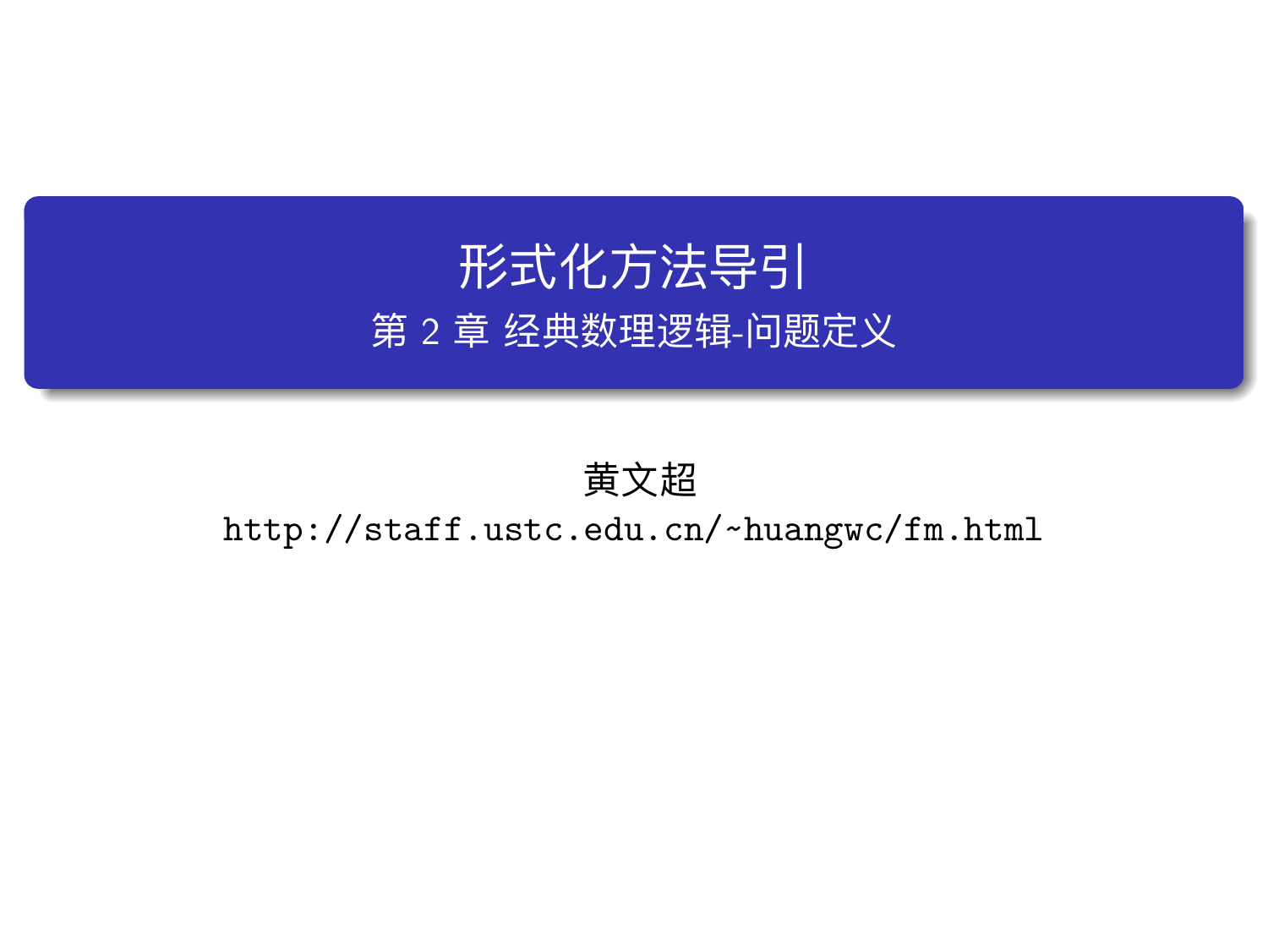#### 本章内容

- **·** Define verification
	- *M* ⊨ *ϕ*
- A method of define *M* and *ϕ*: Logics
	- Propositional logic
	- Predicate logic
	- · Higher-order logic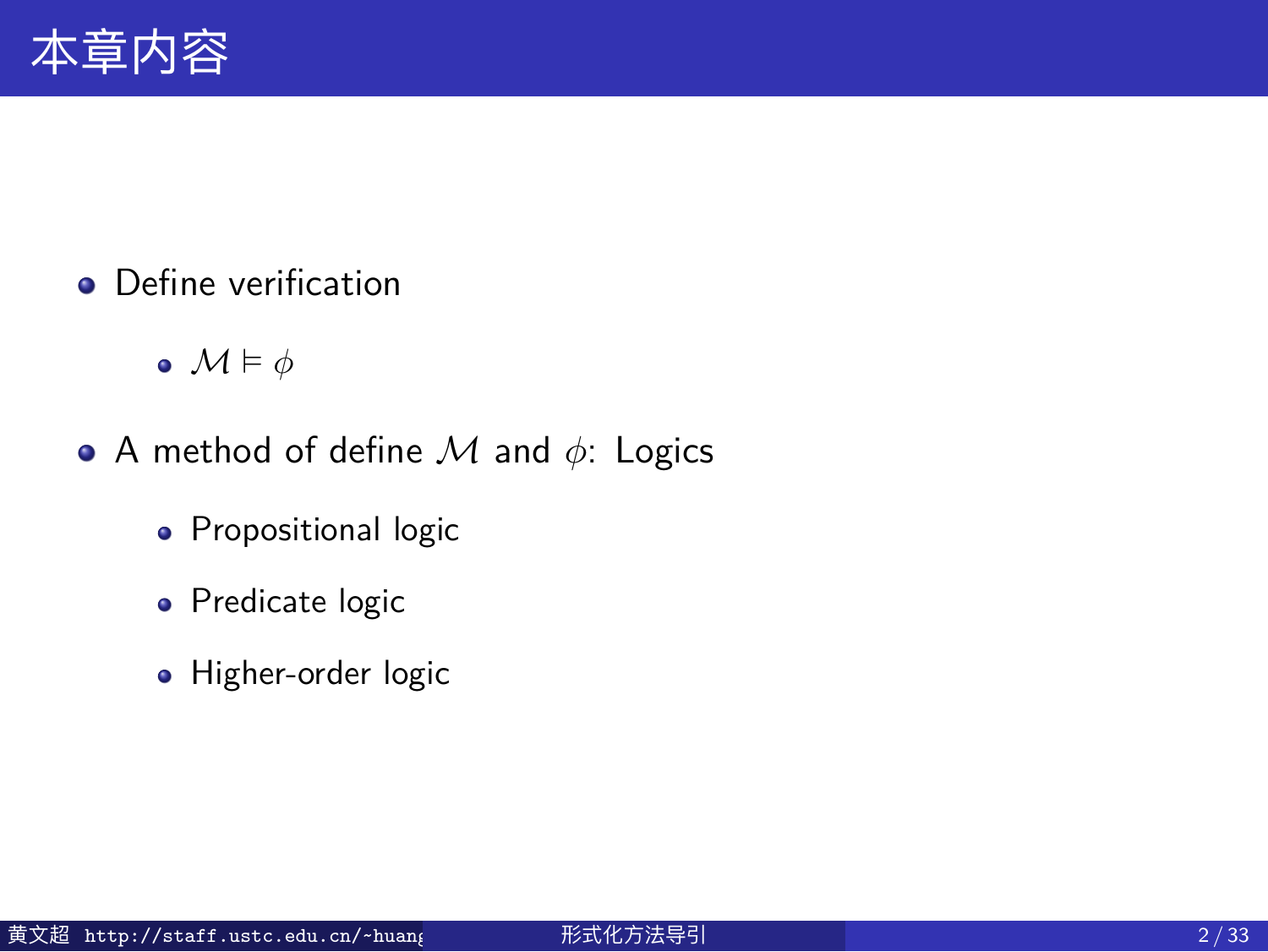#### Verifier —— Logic

#### 回顾: 定义: Verifier

A *verifier* for a language *A* is an algorithm *V* , where

 $A = \{w \mid V \text{ accepts } \langle w, c \rangle \text{ for some string } c \}.$ 

#### 回顾: 验证过程

- **(1)**构建模型 *w*. **(2)** 设计规约 *A*. **(3)** (手动或自动) 构建证明 *c*
- **(4)** 使用验证器 *V* , 输入 *c*, 输出是否*w ∈ A*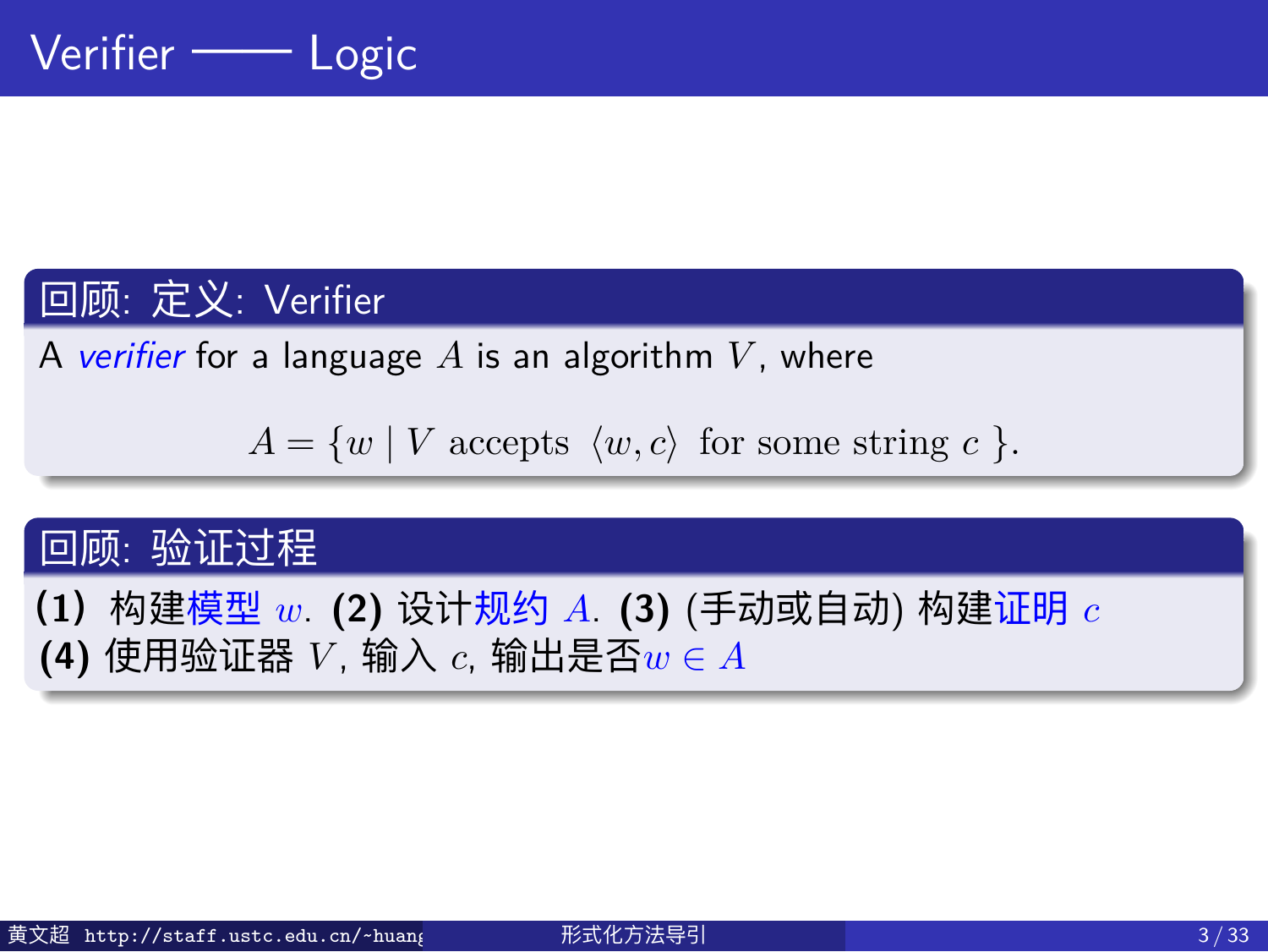#### Verifier —— Logic

#### 回顾: 验证过程

- **(1)**构建模型 *w*. **(2)** 设计规约 *A*. **(3)** (手动或自动) 构建证明 *c*
- **(4)** 使用验证器 *V* , 输入 *c*, 输出是否*w ∈ A*

#### 定义: Verification in Logics

Most logics used in the design, specification and verification of computer systems fundamentally deal with a *satisfaction relation*:

*M* ⊨ *ϕ*

- *M* is some sort of situation or *model* of a system
- *ϕ* is a *specification*, a formula of that logic, expressing what should be true in situation *M*.
- At the *heart* of this set-up is that one can often *specify and implement algorithms* for computing ⊨.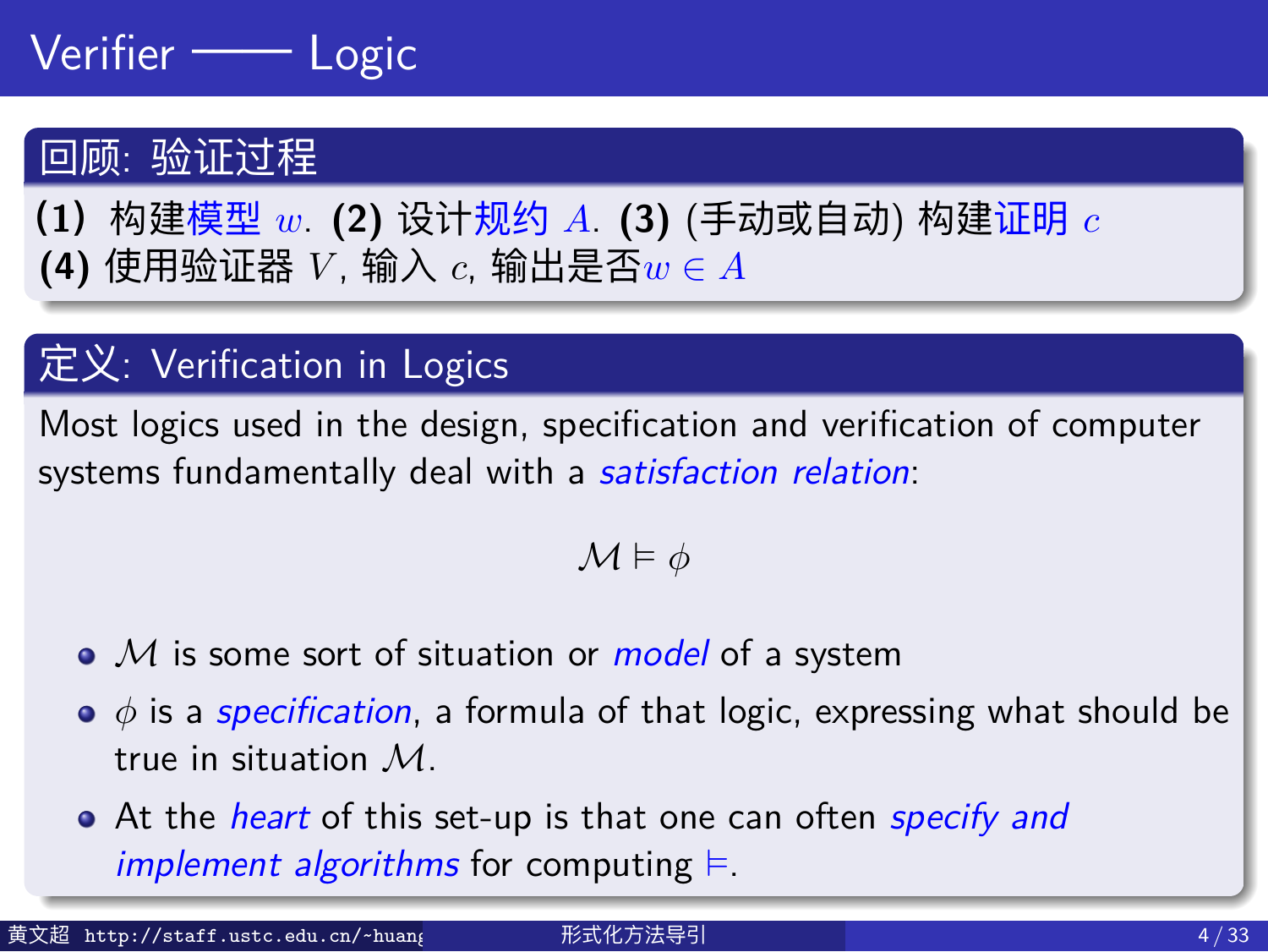#### Verifier —— Logic

#### 定义: Verification in Logics

Most logics used in the design, specification and verification of computer systems fundamentally deal with a *satisfaction relation*:

#### $\mathcal{M} \models \phi$

- *M* is some sort of situation or *model* of a system
- *ϕ* is a *specification*, a formula of that logic, expressing what should be true in situation *M*.
- At the *heart* of this set-up is that one can often *specify and implement algorithms* for computing ⊨.

#### 下一个问题:

- 问: 如何统一化定义 *M* 和 *ϕ*? 答: *Logics*
- 问: 如何支持 ⊨ 和 algorithms? 答: *Rules*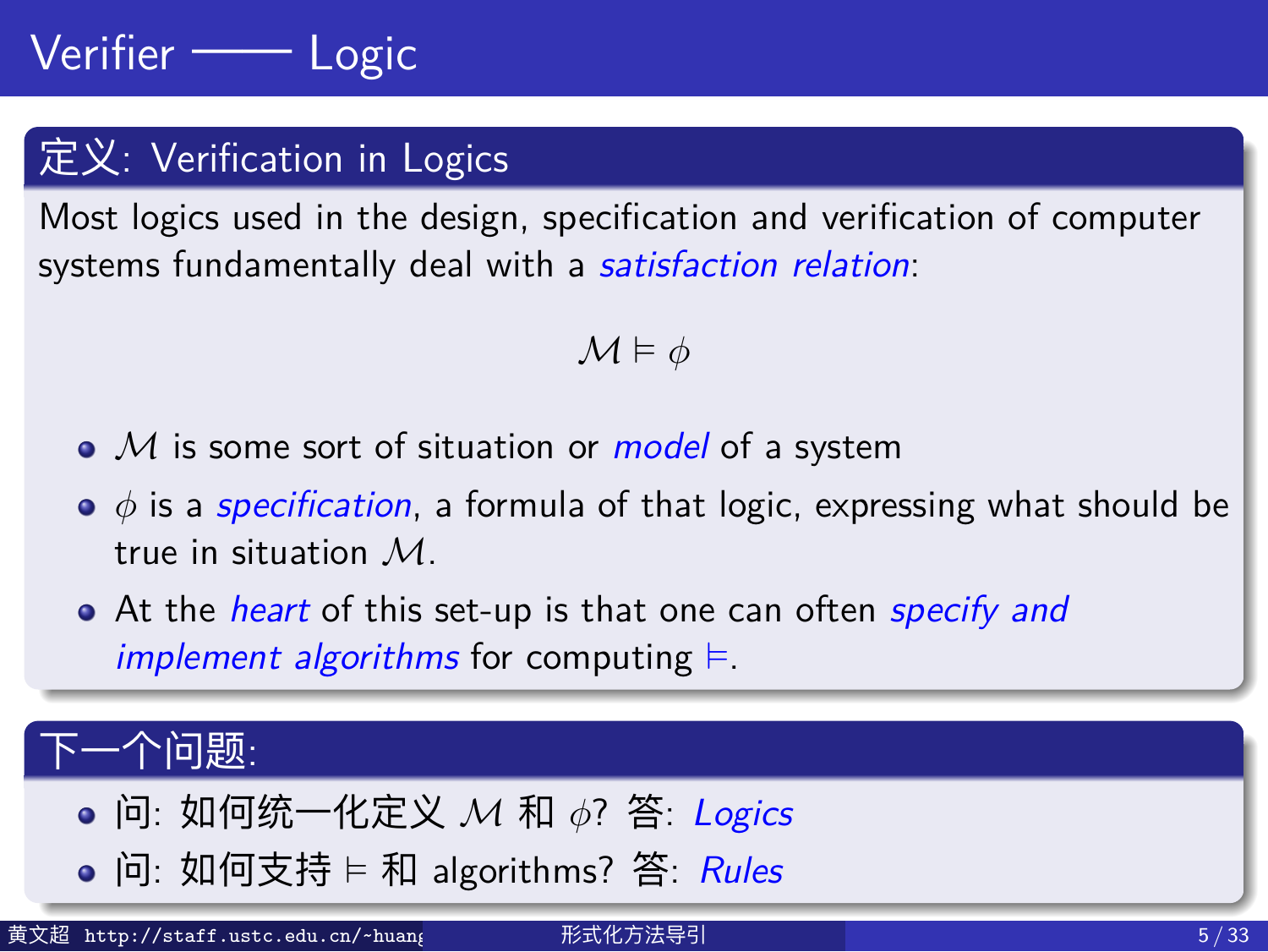#### 回顾: 如何定义一个问题? – 问题 3

Given a set *S*, a machine *M*, and  $x \in S$ , compute whether  $x \in L(M)$ .

- *M* is a *machine*, e.g., *finite automaton*.
- *L*(*M*) is the *language* of *M*.

#### Define a special group of languages: Logics

- Propositional logic (命题逻辑)
- Predicate logic (谓词逻辑)
	- a.k.a., First-order Logic (一阶逻辑)
- Higher-Order Logic (高阶逻辑)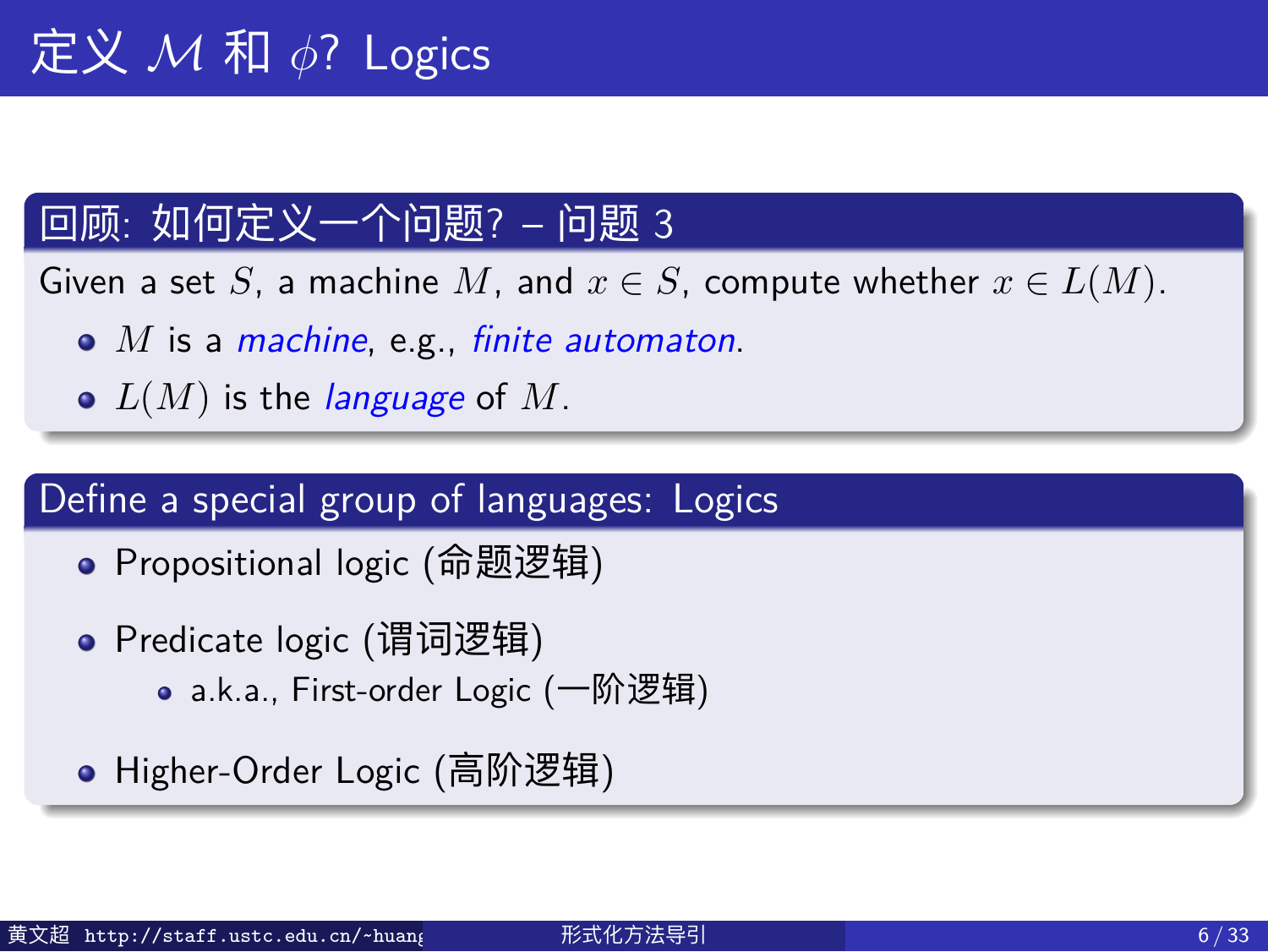1. Propositional Logic *|* Basic elements: Atomic Propositions

#### 定义: Propositions (命题)

*Declarative sentences* which one can argue as being *true* or *false*, e.g.,

- The sum of the numbers 3 and 5 equals 8.
- Jane reacted violently to Jack's accusations.
- $\bullet$  Every even natural number  $>2$  is the sum of two prime numbers.
- All Martians like pepperoni on their pizza.
- 问题: 过于繁杂...
	- 解决方法: 从原子开始组建...

#### 定义: Atomic Propositions (原子命题)

Propositions which is *indecomposable*, e.g.,

• The number 5 is even.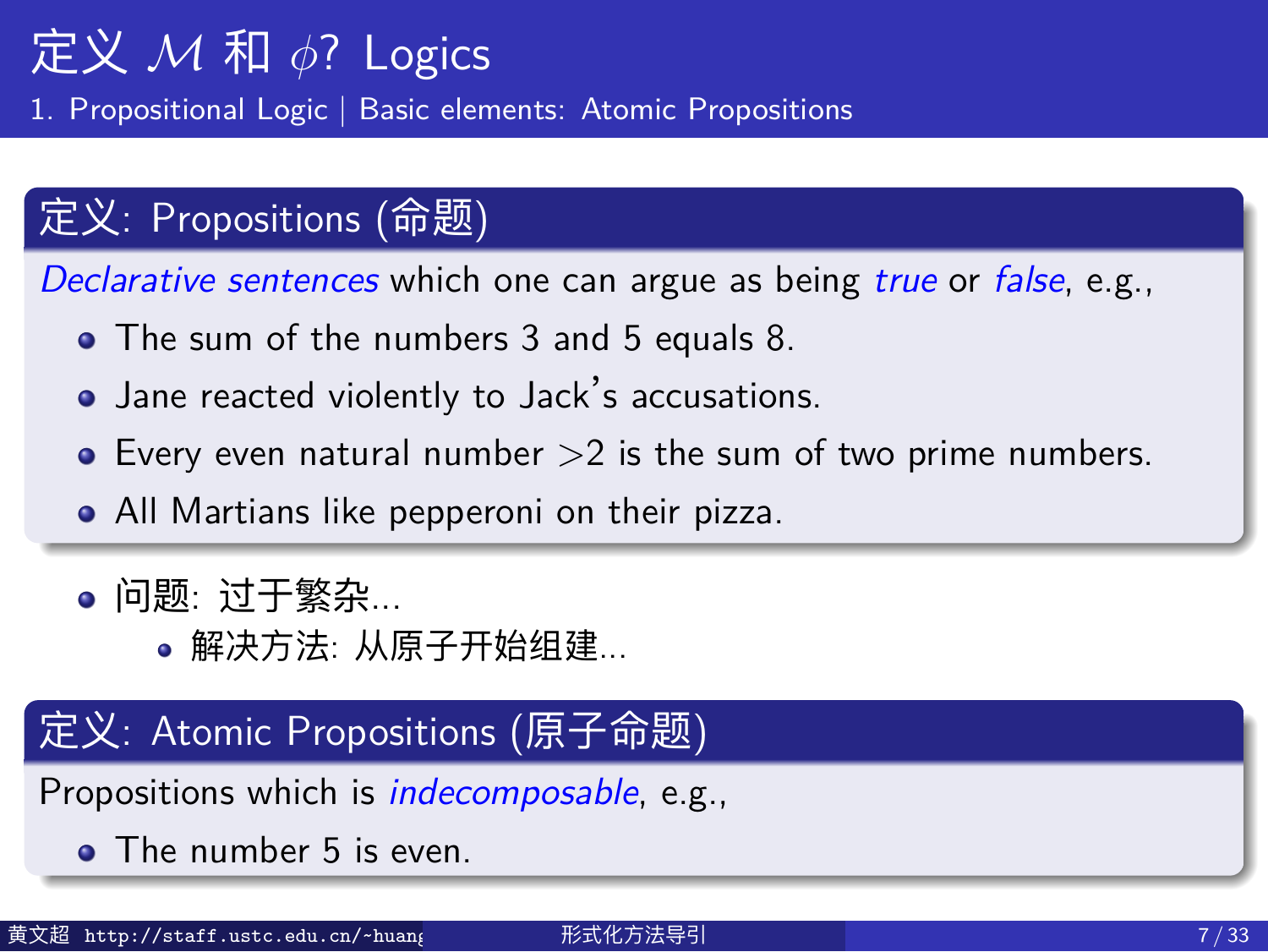# 20<br>2012<br>2022<br>2020<br>2020<br>2020 定义 *M* 和 *ϕ*? Logics



The logics we intend to design are *symbolic* in nature. We translate a certain sufficiently large subset of all English declarative sentences into strings of symbols. This gives us a *compressed* but still *complete* encoding of declarative sentences and allows us to concentrate on the mere mechanics of our argumentation. This is important since specifications of systems or software are sequences of such declarative sentences. It further opens up the possibility of *automatic manipulation of such specifications*, a job that computers just love to. Our strategy is to consider certain declarative sentences as being atomic, or indecomposable.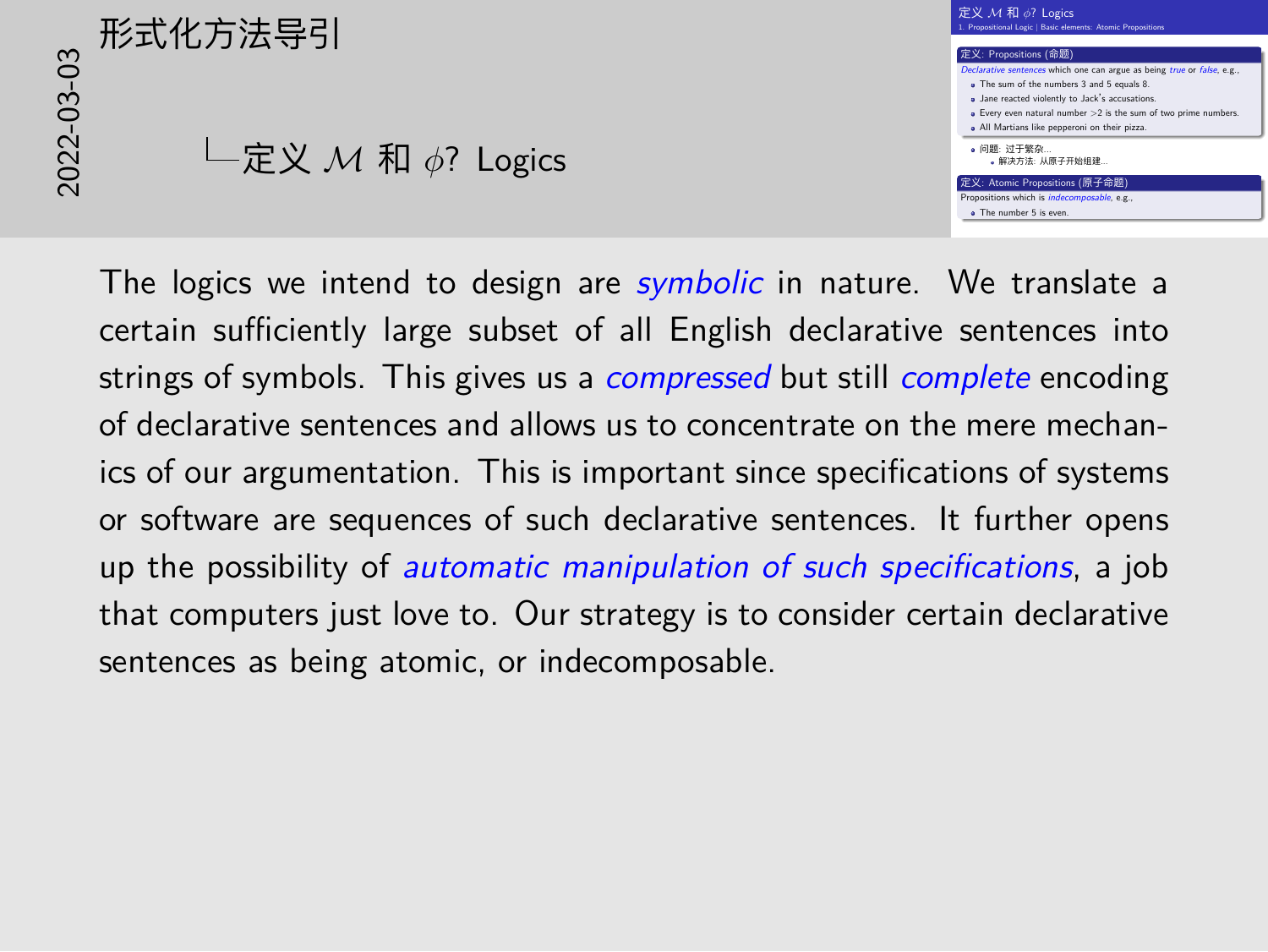1. Propositional Logic *|* Basic elements: Logical Operators

#### 定义: Propositions (命题)

*Declarative sentences* which one can argue as being *true* or *false*.

#### 定义: Atomic Propositions (原子命题)

Propositions which is *indecomposable*.

#### Symbols representing Atomic Propositions

We assign certain distinct symbols  $p, q, r, ...$ , or sometimes  $p_1, p_2, p_3, ...$  to each of these atomic sentences

#### Symbols representing Logical Operators

*{¬, ∨, ∧, →}*

We can then code up more complex sentences in a compositional way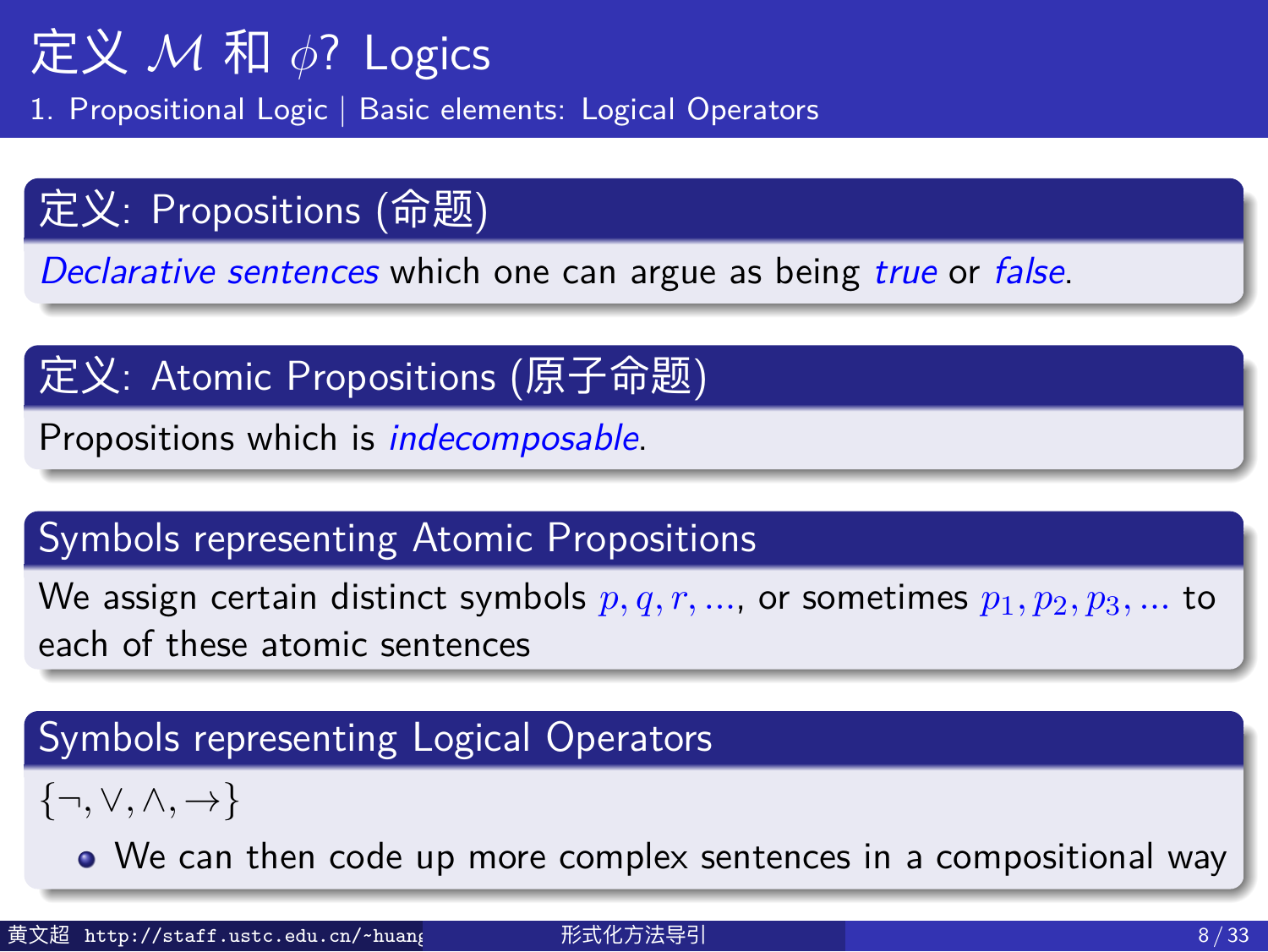1. Propositional Logic *|* Definition of the Logical Operators

| Preparation: given the following atomic sentences                                          |
|--------------------------------------------------------------------------------------------|
| $\bullet$ p: 'I won the lottery last week.'                                                |
| $\bullet$ q: 'I purchased a lottery ticket.'                                               |
| $\bullet$ r: 'I won last week's sweepstakes.'                                              |
| Definition of the Logical Operators                                                        |
| $\lnot$ : <i>Negation</i> . $\neg p$ denotes <i>negation of</i> p                          |
| • i.e., it is <i>not true</i> that I won the lottery last week.                            |
| $\vee$ : <i>Disjunction</i> (析取). $p \vee r$ denotes at least one of $\{p, r\}$ is true.   |
| • i.e., I won the lottery last week, or I won last week's sweepstakes                      |
| $\wedge$ : <i>Conjunction</i> (合取). $p \wedge r$ denotes <i>both</i> $p$ and $r$ are true. |
| • i.e., Last week I won the lottery and the sweepstakes.                                   |
| →: Implication (蕴含). $p \rightarrow q$ denotes q is a logical consequence of p.            |
| • i.e., If I won the lottery last week, then I purchased a lottery ticket.                 |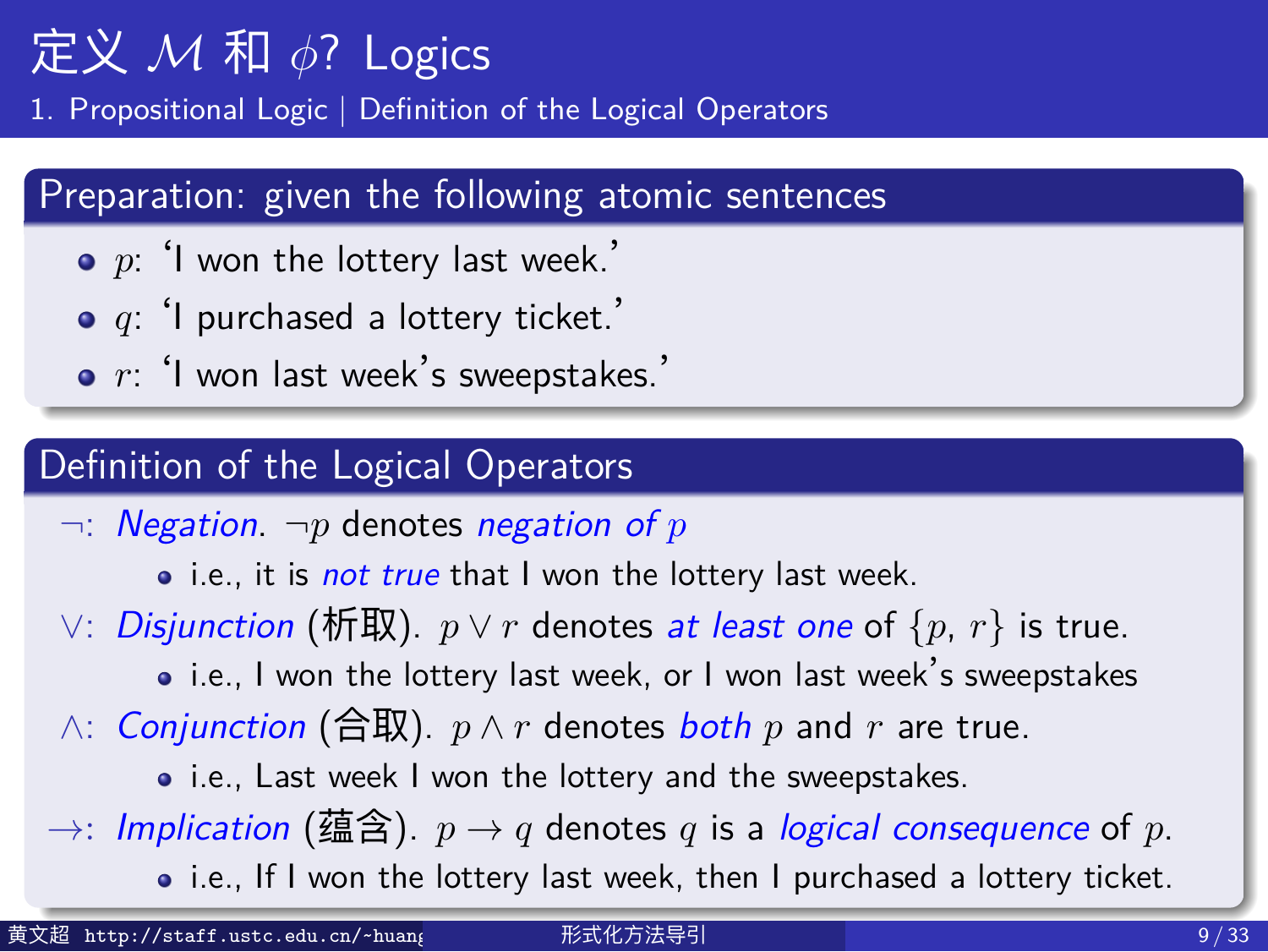#### 回顾: 自动机

#### 如何定义一个问题? – 问题 3

Given a set *S*, a machine *M*, and  $x \in S$ , compute whether  $x \in L(M)$ .

- *M* is a *machine*, e.g., *finite automaton*.
- *L*(*M*) is the *language* of *M*.



Define *Propositional logic* using a *context-free language*

● Backus-Naur Form (BNF) (巴科斯范式)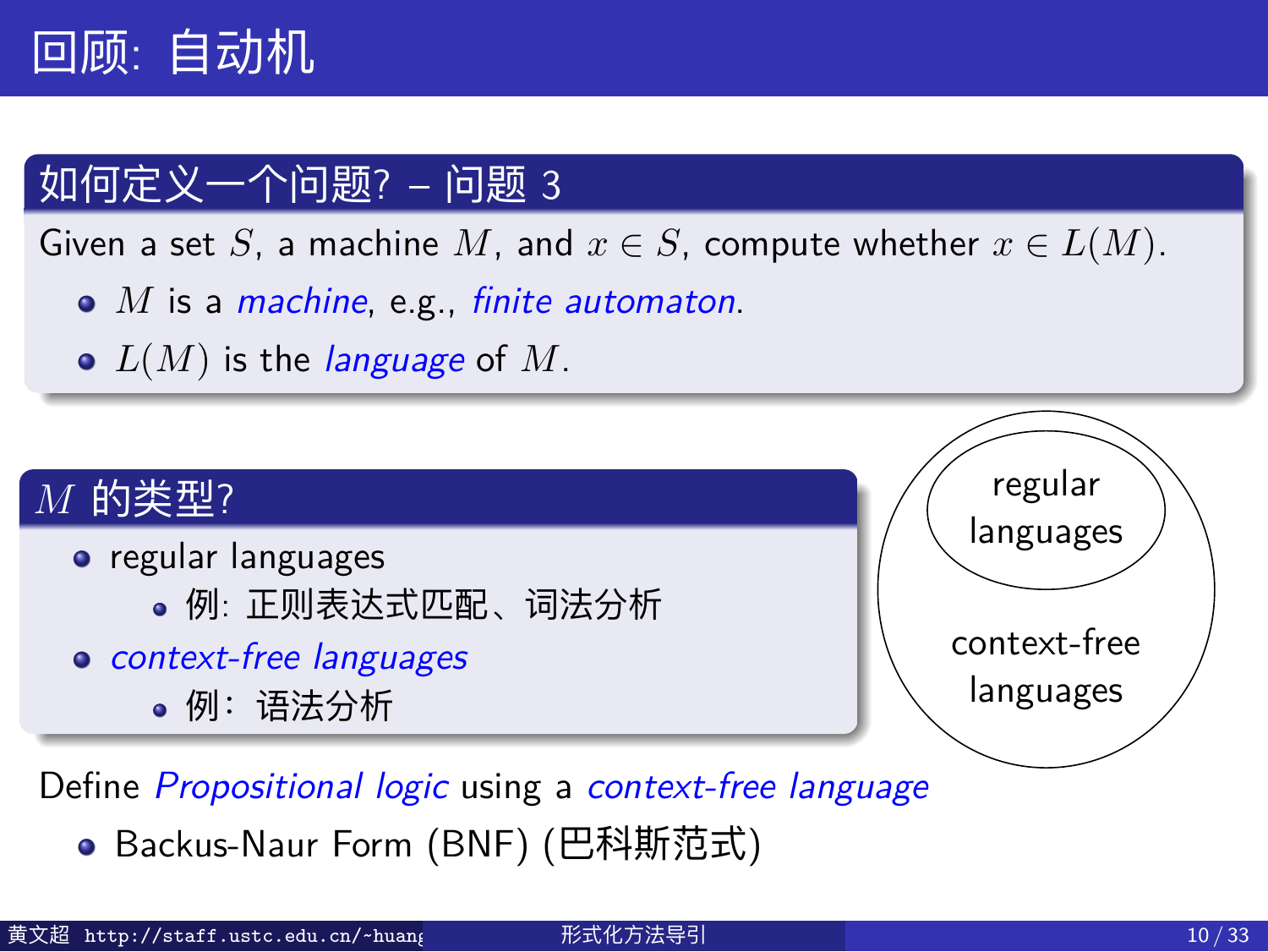1. Propositional Logic *|* Definition of the language (Propositional Logic)

#### 定义: Propositional Logic in *BNF*

 $\phi ::= p \mid (\neg \phi) \mid (\phi \land \phi) \mid (\phi \lor \phi) \mid (\phi \to \phi)$ 

where *p* stands for any atomic proposition and each occurrence of *ϕ* to the right of ::= stands for any already constructed formula.

Well-formed formula, 例:

 $(( (\neg p) \land q) \rightarrow (p \land (q \lor (\neg r))))$ 

Not well-formed formula, 例:

(*¬*)() *∨ pq →*

黄文超 http://staff.ustc.edu.cn/~huangwc/fm.html 形式化方法导引 11 / 33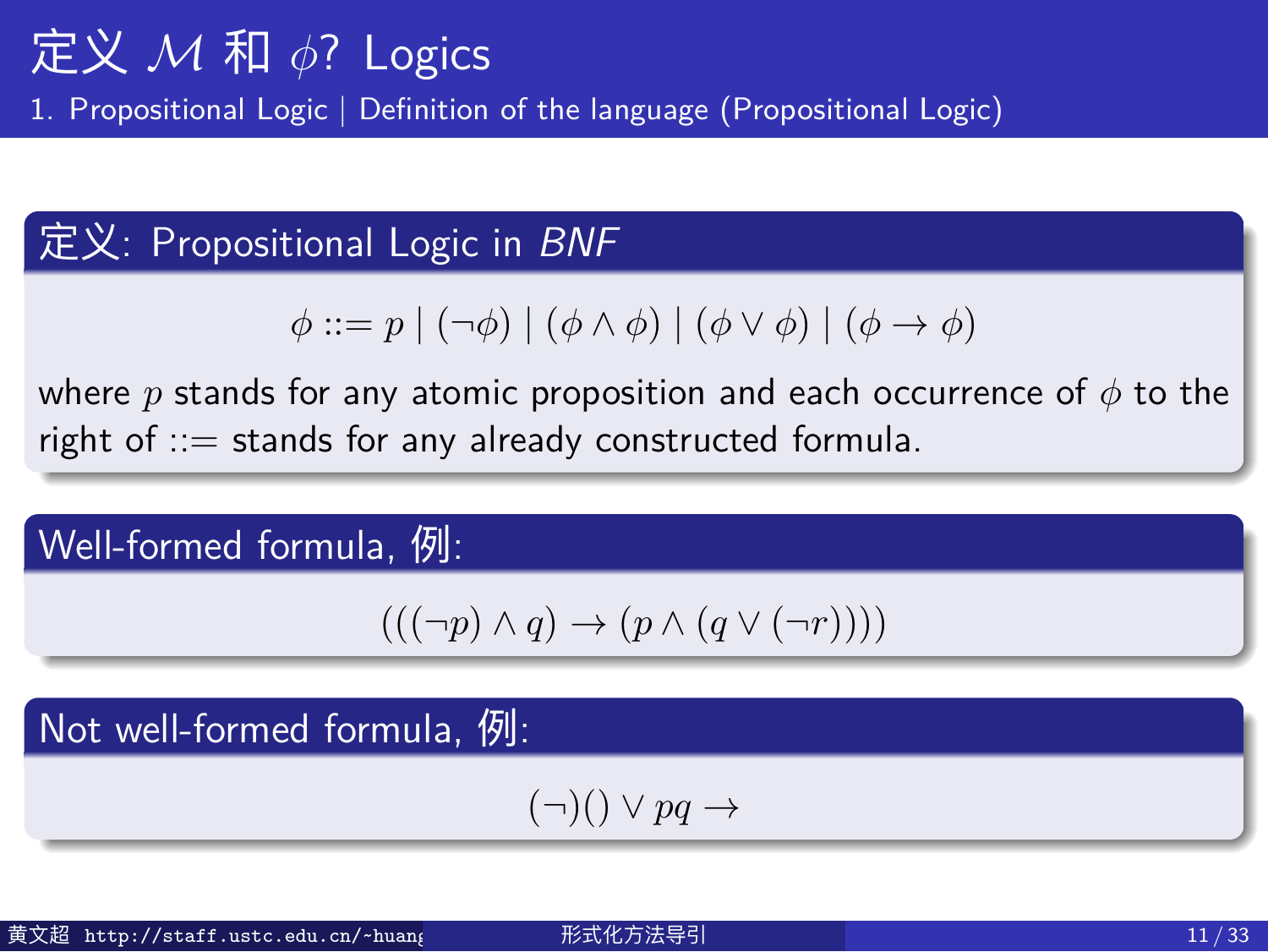# Not well-formed formula, <sup>例</sup>: 2022-03-03 定义 *M* 和 *ϕ*? Logics 形式化方法导引



定义: The *well-formed* formulas of propositional logic are those which we obtain by using the construction rules below, and only those, finitely many times:

- atom: Every propositional atom  $p, q, r, ...$  and  $p_1, p_2, p_3, ...$  is a well-formed formula.
- *¬*: If *ϕ* is a well-formed formula, then so is (*¬ϕ*).
- *∧*: If *ϕ* and *ψ* are well-formed formulas, then so is (*ϕ ∧ ψ*).
- *∨*: If *ϕ* and *ψ* are well-formed formulas, then so is (*ϕ ∨ ψ*).
- **•** →: If  $\phi$  and  $\psi$  are well-formed formulas, then so is  $(\phi \rightarrow \psi)$ .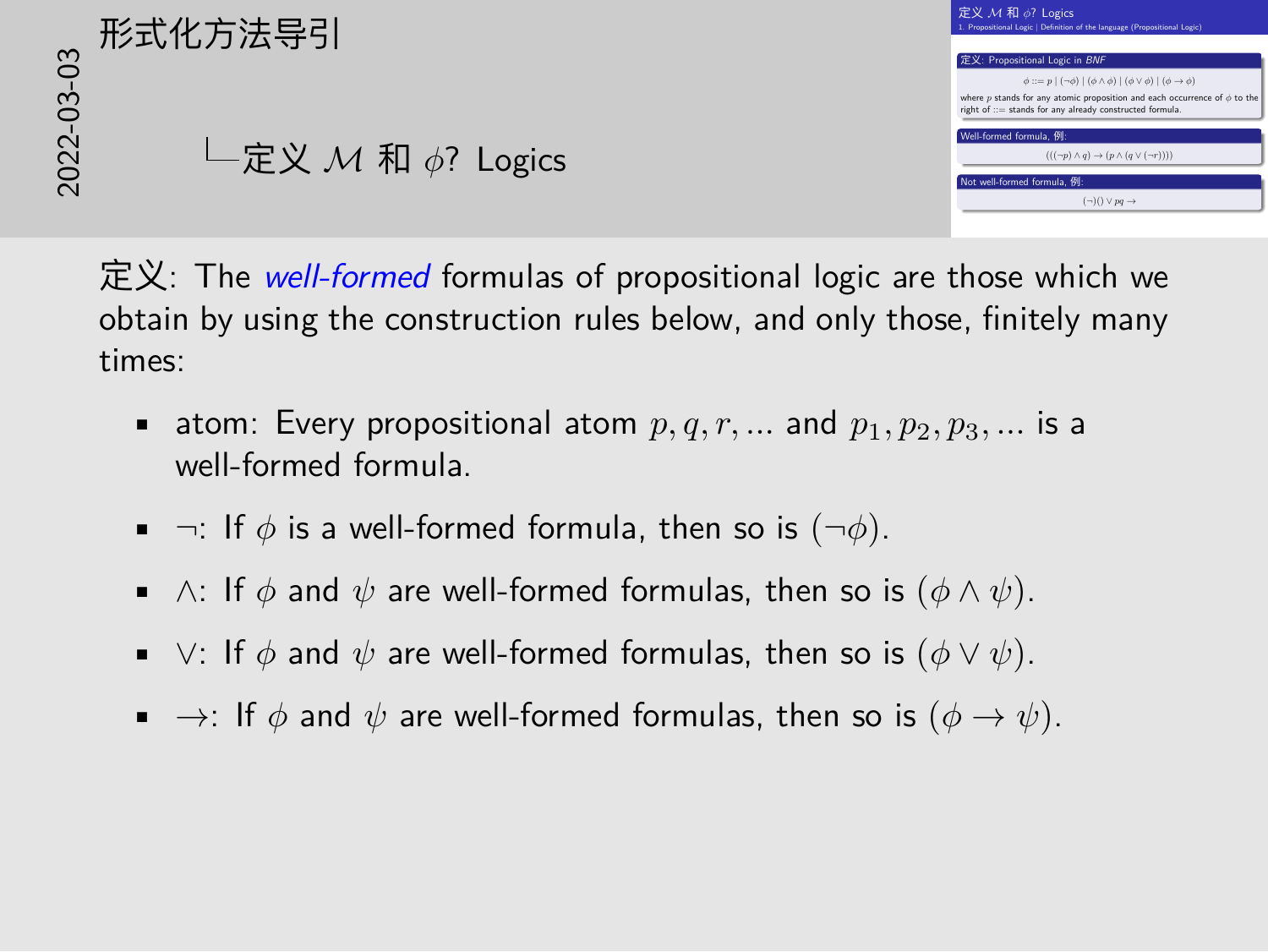1. Propositional Logic *|* Evaluate *ϕ*: Truth table

问题: 怎样利用 atomic propositions 和 logical operators 来计算 *ϕ*? 基本方法: 使用 Bool 真值表

#### 定义: **T** and **F**

- The set of truth values contains two elements **T** and **F**, where **T** represents 'true'and **F** represents 'false'.
- A *valuation* or *model* of a formula *ϕ* is an assignment of each propositional atom in *ϕ* to a truth value.

|  |  |  |  |  | F |  |
|--|--|--|--|--|---|--|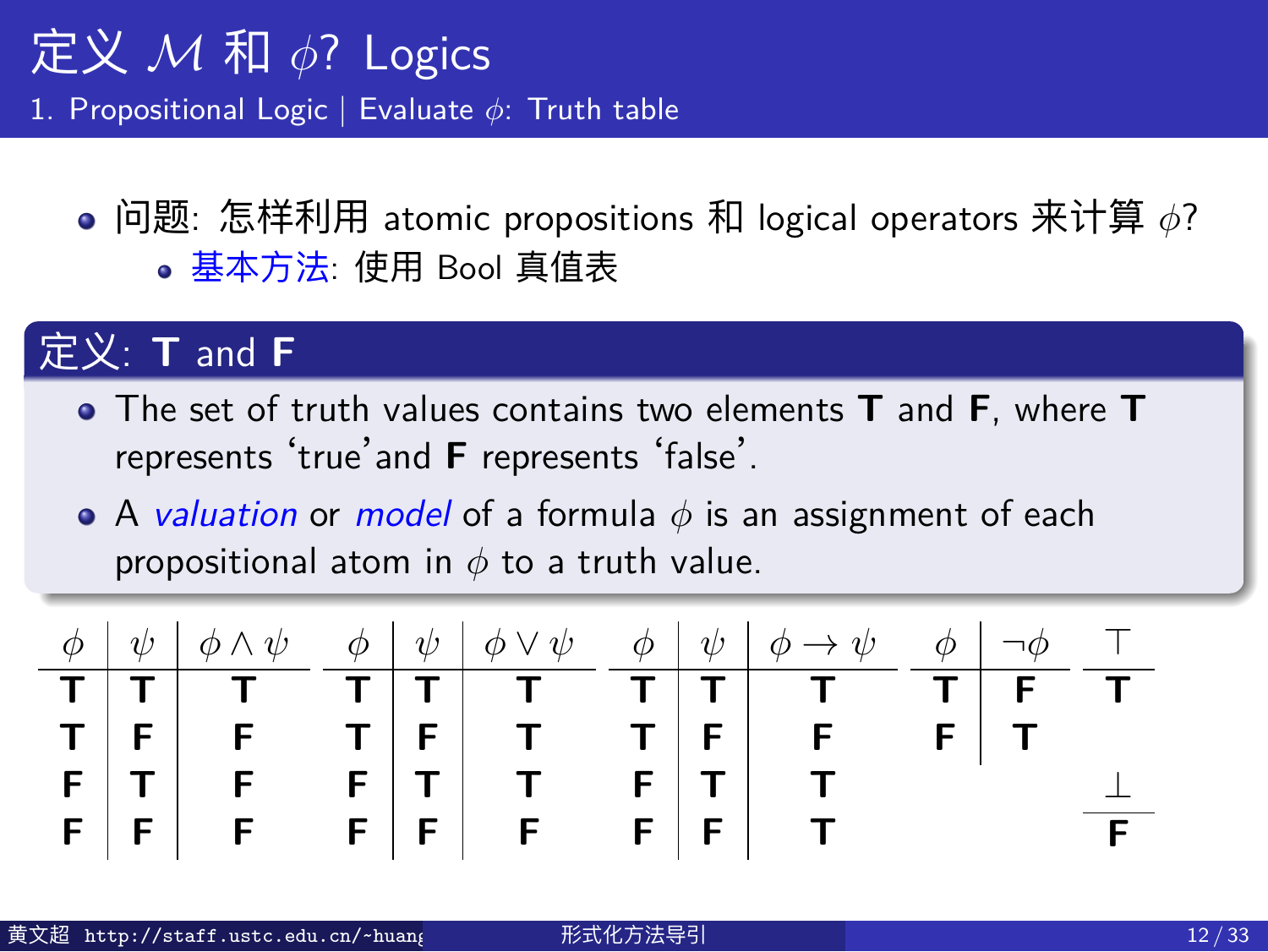1. Propositional Logic *|* Evaluate *ϕ*: Example

例:真值表

 $p \mid q \mid \neg p \mid \neg q \mid p \rightarrow \neg q \mid q \vee \neg p \mid \phi = (p \rightarrow \neg q) \rightarrow (q \vee \neg p)$ **T T F F F T T T F F T T F F**  $\mathbf{F} \mid \mathbf{T} \mid \mathbf{T} \mid \mathbf{F} \mid \mathbf{T} \mid \mathbf{T} \mid \mathbf{T}$ **F F T T T T T** 回到主题*:* 对于如下 *M* 和 *ϕ*, 是否满足 *M* ⊨ *ϕ*? •  $\mathcal{M} = \{p, q\}, \ \phi = (p \rightarrow \neg q) \rightarrow (q \lor \neg p)$ Yes, 即 *M* ⊨ *ϕ* •  $\mathcal{M} = \{p, \neg q\}, \ \phi = (p \rightarrow \neg q) \rightarrow (q \lor \neg p)$ No, 即 *M* ⊭ *ϕ* •  $\mathcal{M} = \{p\}, \ \phi = (p \rightarrow \neg q) \rightarrow (q \lor \neg p)$ 无法确定,原因:公理不完备 (建模出现问题) •  $\mathcal{M} = \{p, \neg p\}, \ \phi = (p \rightarrow \neg q) \rightarrow (q \lor \neg p)$ 公理存在矛盾 (建模出现问题) 黄文超 http://staff.ustc.edu.cn/~huangwc/fm.html 形式化方法导引 13 / 33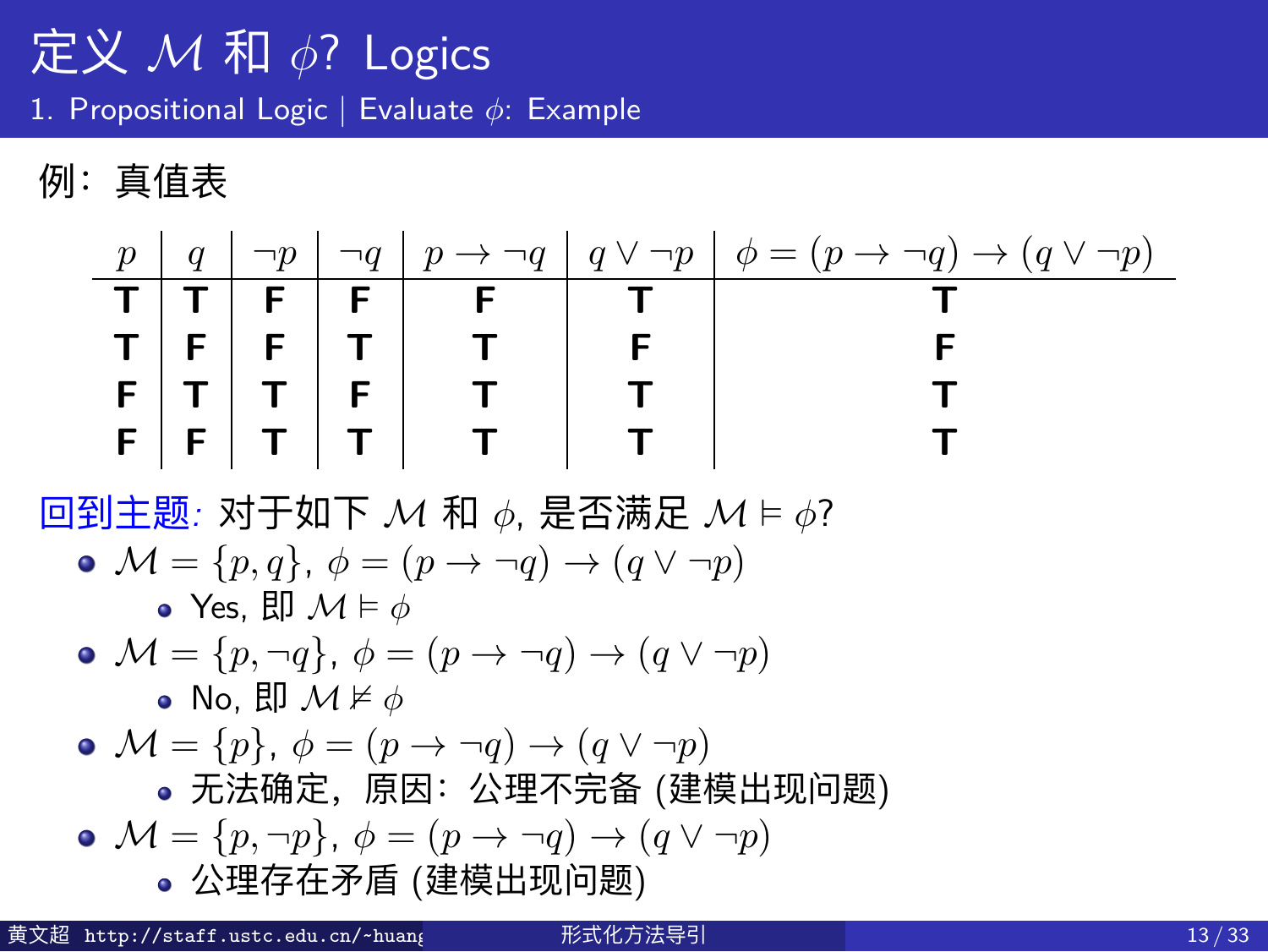1. Propositional Logic *|* Semantic entailment relation

$$
\boxed{\text{②. } \text{②} \pm \text{. } \text{②: } \text{②} \pm \text{. } \text{②: } \text{②} \pm \text{. } \text{②: } \text{②: } \text{②: } \text{④: } \text{④: } \text{④: } \text{④: } \text{④: } \text{④: } \text{④: } \text{④: } \text{④: } \text{④: } \text{④: } \text{③: } \text{③: } \text{③: } \text{③: } \text{③: } \text{③: } \text{③: } \text{③: } \text{③: } \text{③: } \text{③: } \text{③: } \text{③: } \text{③: } \text{③: } \text{③: } \text{③: } \text{③: } \text{③: } \text{③: } \text{③: } \text{③: } \text{③: } \text{③: } \text{③: } \text{③: } \text{③: } \text{③: } \text{③: } \text{③: } \text{③: } \text{③: } \text{③: } \text{③: } \text{③: } \text{③: } \text{③: } \text{③: } \text{③: } \text{③: } \text{③: } \text{③: } \text{③: } \text{③: } \text{③: } \text{③: } \text{③: } \text{③: } \text{③: } \text{③: } \text{③: } \text{③: } \text{③: } \text{③: } \text{③: } \text{③: } \text{③: } \text{③: } \text{③: } \text{③: } \text{③: } \text{③: } \text{③: } \text{③: } \text{③: } \text{③: } \text{③: } \text{③: } \text{③: } \text{③: } \text{③: } \text{③: } \text{③: } \text{③: } \text{③: } \text{③: } \text{③: } \text{③: } \text{③: } \text{③: } \text{③: } \text{③: } \text{③: } \text{③: } \text{③: } \text{
$$

$$
\bullet \text{ Yes, } \mathbb{E} \mathcal{M} \models \phi
$$

\n- $$
\mathcal{M} = \{p, \neg q\}, \phi = (p \rightarrow \neg q) \rightarrow (q \lor \neg p)
$$
\n- No,  $\Box \mathbb{D} \mathcal{M} \models \neg \phi$
\n

\n- $$
\mathcal{M} = \{p\}, \ \phi = (p \rightarrow \neg q) \rightarrow (q \lor \neg p)
$$
\n- $\bullet$  \n  $\bullet$  \n  $\bullet$  \n  $\bullet$  \n  $\bullet$  \n  $\bullet$  \n  $\bullet$  \n  $\bullet$  \n  $\bullet$  \n  $\bullet$  \n  $\bullet$  \n  $\bullet$  \n  $\bullet$  \n  $\bullet$  \n  $\bullet$  \n  $\bullet$  \n  $\bullet$  \n  $\bullet$  \n  $\bullet$  \n  $\bullet$  \n  $\bullet$  \n  $\bullet$  \n  $\bullet$  \n  $\bullet$  \n  $\bullet$  \n  $\bullet$  \n  $\bullet$  \n  $\bullet$  \n  $\bullet$  \n  $\bullet$  \n  $\bullet$  \n  $\bullet$  \n  $\bullet$  \n  $\bullet$  \n  $\bullet$  \n  $\bullet$  \n  $\bullet$  \n  $\bullet$  \n  $\bullet$  \n  $\bullet$  \n  $\bullet$  \n  $\bullet$  \n  $\bullet$  \n  $\bullet$  \n  $\bullet$  \n  $\bullet$  \n  $\bullet$  \n  $\bullet$  \n  $\bullet$  \n  $\bullet$  \n  $\bullet$  \n

\n- $$
\mathcal{M} = \{p, \neg p\}, \ \phi = (p \rightarrow \neg q) \rightarrow (q \lor \neg p)
$$
\n- 公理存在予۔ (建模式出現)
\n

#### 定义: Semantic entailment relation

If, for all valuations in which all  $\phi_1, \phi_2, \ldots, \phi_n$  evaluate to **T**,  $\psi$  evaluates to **T** as well, we say that

$$
\phi_1, \phi_2, \ldots, \phi_n \models \psi
$$

holds and call  $\models$  the *semantic* entailment relation.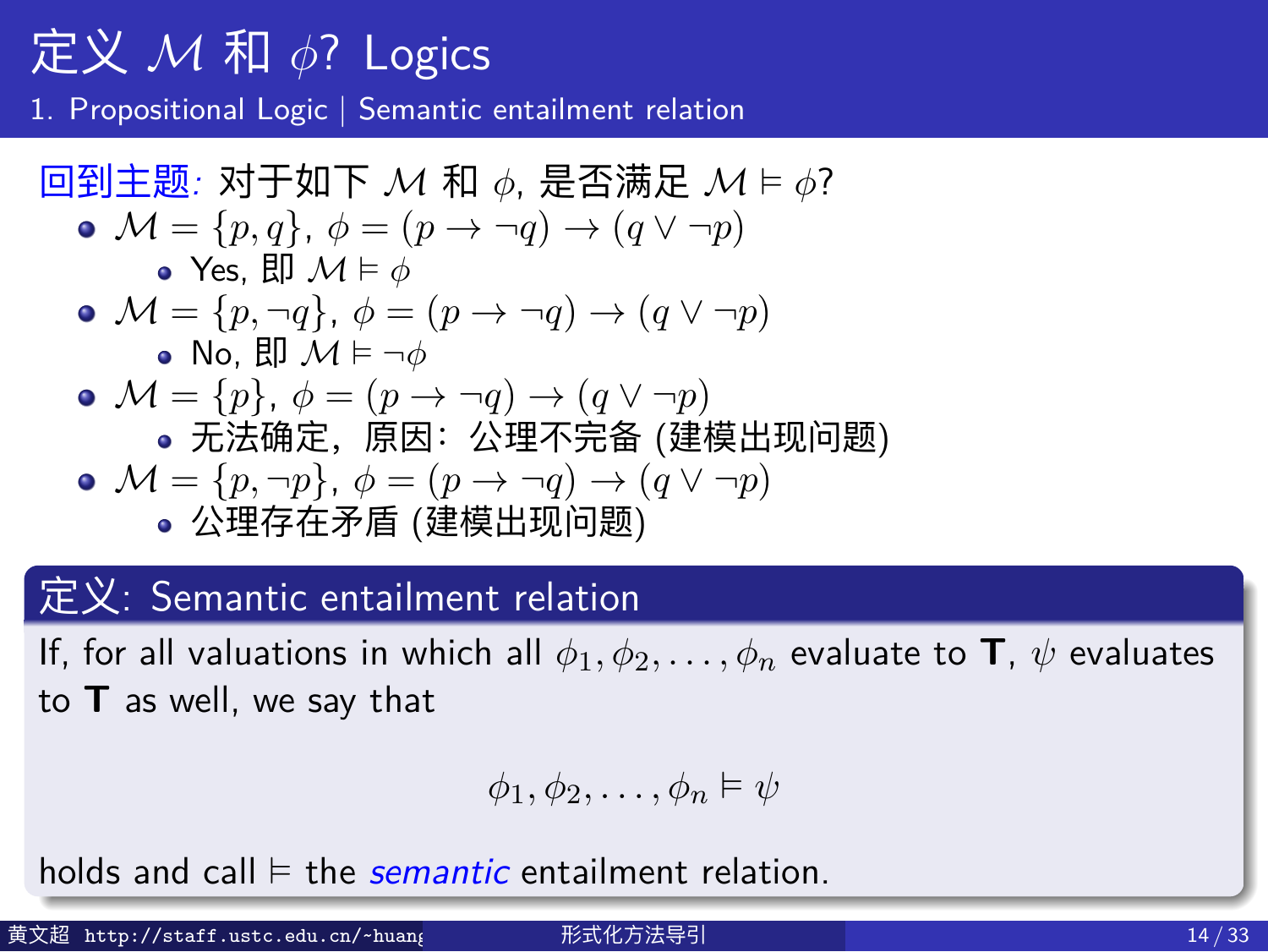#### 定义 *M* 和 *ϕ*? Logics 1. Propositional Logic *|* Complexity

例:真值表

|  |  |                           | $p   q   \neg p   \neg q   p \rightarrow \neg q   q \vee \neg p   \phi = (p \rightarrow \neg q) \rightarrow (q \vee \neg p)$ |
|--|--|---------------------------|------------------------------------------------------------------------------------------------------------------------------|
|  |  | $T$ $T$ $F$ $F$ $F$ $F$   |                                                                                                                              |
|  |  | $T   F   F   T   T   T  $ |                                                                                                                              |
|  |  | F[T T F T                 |                                                                                                                              |
|  |  | F F T T T                 |                                                                                                                              |

#### 复杂度?

若 *M* 原子命题的个数为 *n*, 判定所需时间为 *O*(2*<sup>n</sup>* ).

怎么办?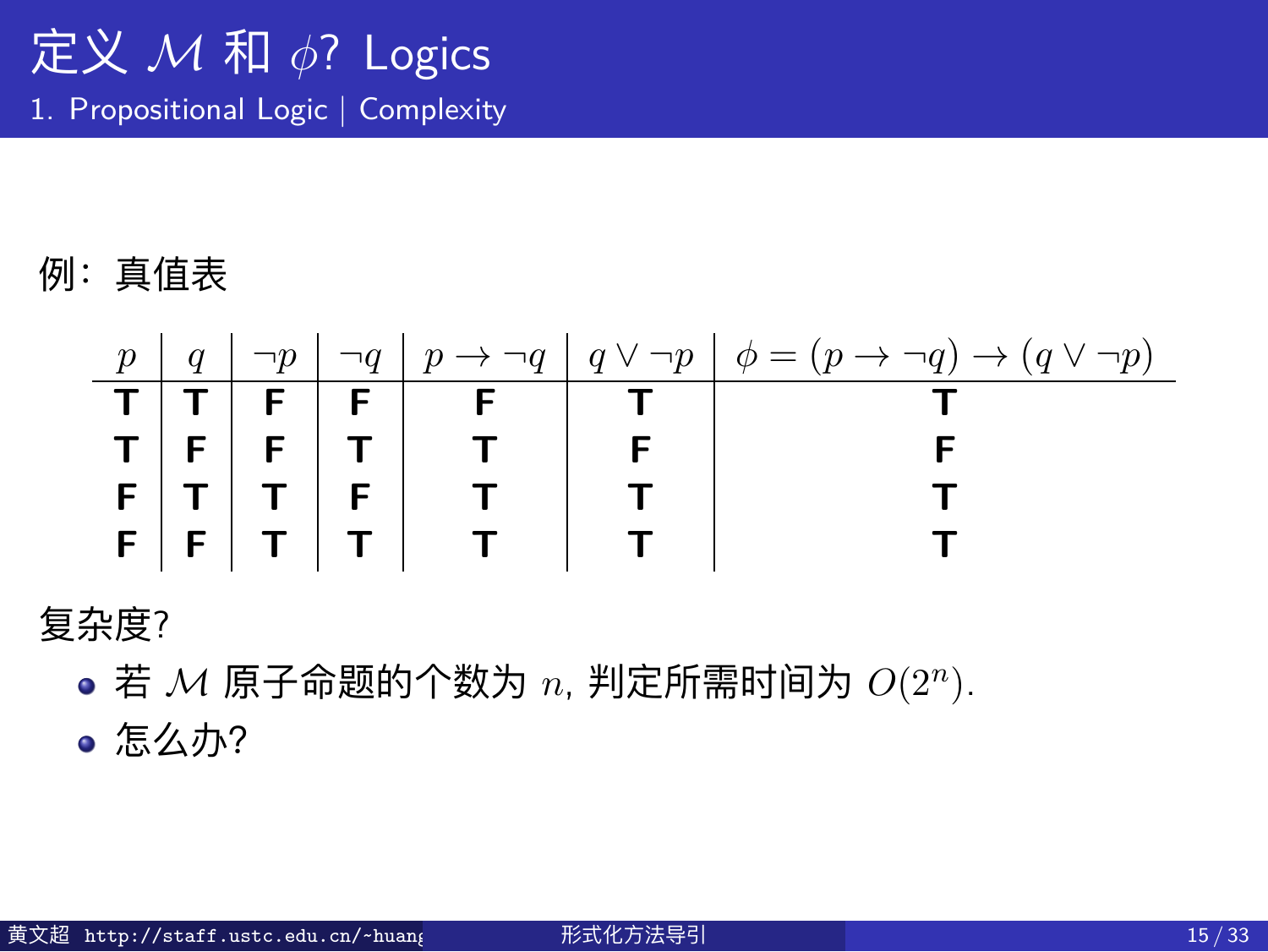2. First-order Logic *|* Introduction

问题: Consider the declarative sentence:

- *Every* student is younger than *some* instructor.
	- How to define when there are 1,000,000,000 students?
	- Moreover, how to specify an instructor for each student?
- 解决方法: Design a richer *language* (*logic*):
	- Predicate Logic (谓词逻辑), a.k.a, *First-order Logic (*一阶逻辑*)*
		- *Inherit* Propositional Logic
		- Introduce *Predicate*
			- *S(andy)* to denote that Andy is a student.
			- *I*(*paul*) to say that Paul is an instructor.
			- *Y* (*andy, paul*) could mean that Andy is younger than Paul.
			- The symbols *S*, *I* and *Y* are called *predicates*.
		- Introduce *quantifiers ∀* and *∃*
			- *∀*: for all, *∃*: there exists

答案: *∀x* (*S*(*x*) *→* (*∃y* ( *I*(*y*) *∧ Y* (*x, y*) )))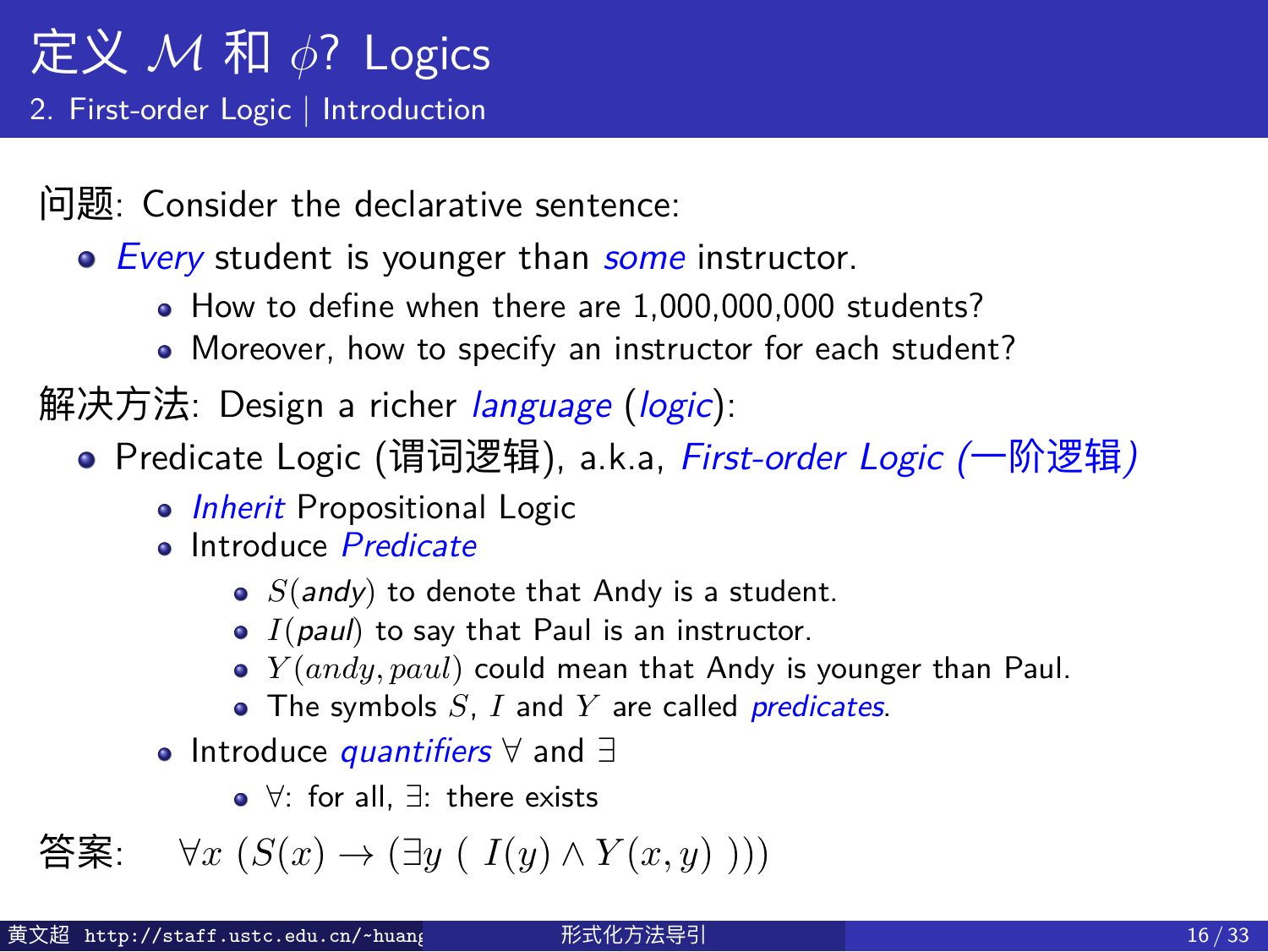# 2022-03-03形式化方法导引

定义 *M* 和 *ϕ*? Logics

定义 *<sup>M</sup>* <sup>和</sup> *<sup>ϕ</sup>*? Logics 定义 M 和 φ? Logics<br>2. First-order Logic | Introduction : Precession Lagic | introduction<br>  $\mathbf{B}(\mathbf{B})$  | Consider the declinative sentence:<br>
• Every student is younger than some instructor.<br>
• New to define when then set 1,000,000,000 nuclears?<br>
• Mercesser, how to specify **Inheritation and Contract Contract Contract Contract Contract Contract Contract Contract Contract Contract Contract Contract Contract Contract Contract Contract Contract Contract Contract Contract Contract Contract Contr** Introduce *Predicate*  $S($ s S(andy) to denote that Andy is a s<br>  $I($  pass  $\uparrow$  to say that Paul is an instr Introduce *quantifiers ∀* and *∃ Y: for all, 2*: and *∃*<br>duce <mark>quantifiers</mark> ∀ and ∃<br>∀: for all, ∃: there exists  $\bullet$  Introduce quantitiers  $\forall$  and  $\exists$ <br>  $\forall$ *x* (*S*(*x*) → ( $\exists y$  (*I*(*y*)  $\land$  *Y*(*x*, *y*) )))

We begin this second chapter by pointing out the limitations of propositional logic with respect to encoding declarative sentences. Propositional logic dealt quite satisfactorily with sentence components like not, and, or and if ... then, but the logical aspects of natural and artificial languages are much richer than that. What can we do with modifiers like there exists ..., all ..., among ... and only ...? Here, propositional logic shows clear limitations and the desire to express more subtle declarative sentences led to the design of predicate logic, which is also called first-order logic.

In propositional logic, we could identify this assertion with a propositional atom *p*. However, that fails to reflect the finer logical structure of this sentence. What is this statement about? Well, it is about being a student, being an instructor and being younger than somebody else. These are all properties of some sort, so we would like to have a mechanism for expressing them together with their logical relationships and dependences.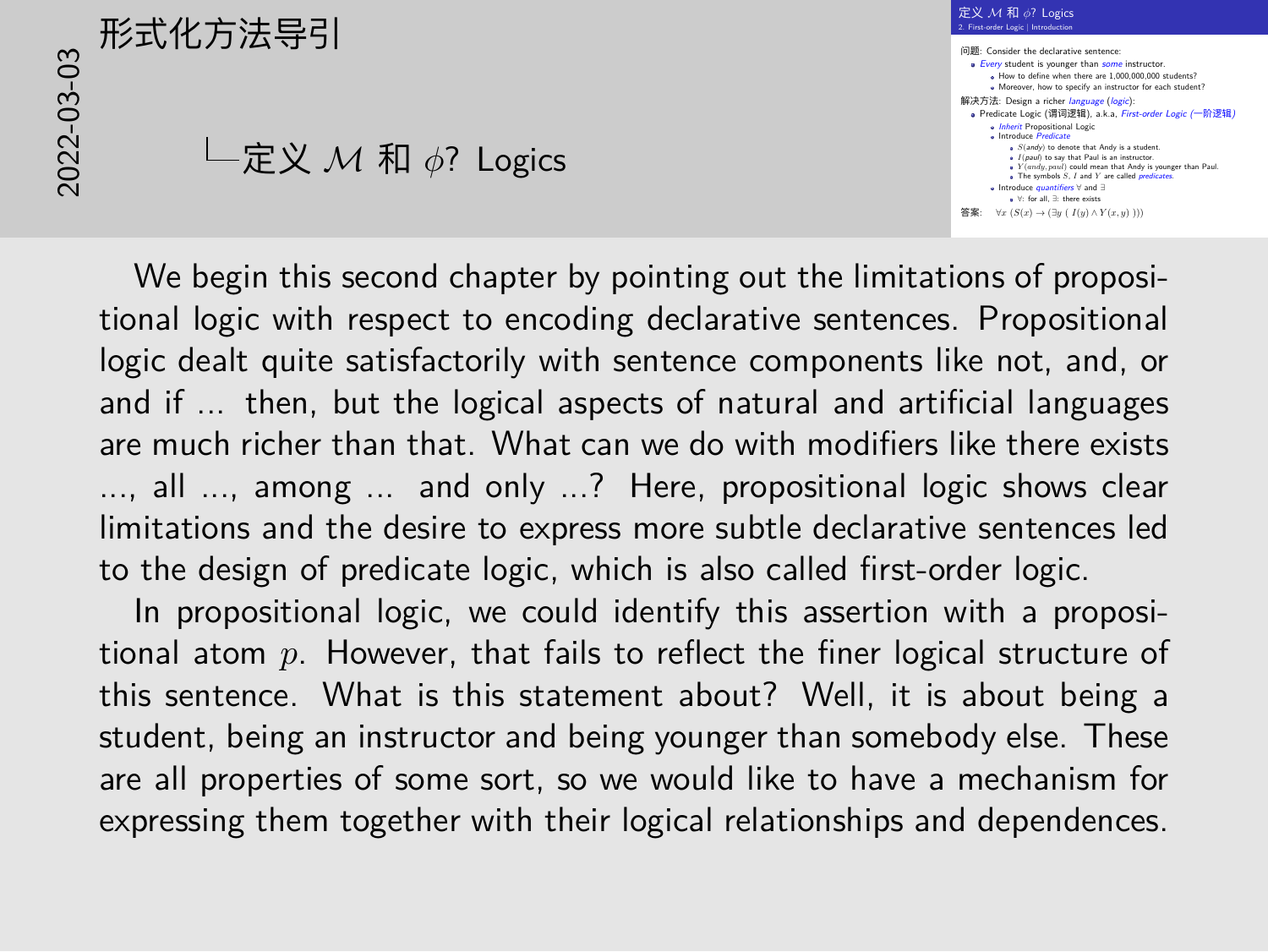2. First-order Logic *|* Definition of the language (First-order Logic)

#### 定义: Term

- Any variable is a term.
- If  $c \in \mathcal{F}$  is a nullary function, then *c* is a term.
- $\bullet$  If  $t_1, t_2, ..., t_n$  are terms and  $f \in \mathcal{F}$  has arity  $n > 0$ , then  $f(t_1, t_2, ..., t_n)$  is a term.
- Nothing else is a term.

#### 定义: Term in *BNF*

 $t := x | c | f(t, ..., t)$ 

where *x* ranges over a set of variables var, *c* over nullary function symbols in *F*, and *f* over those elements of *F* with arity  $n > 0$ .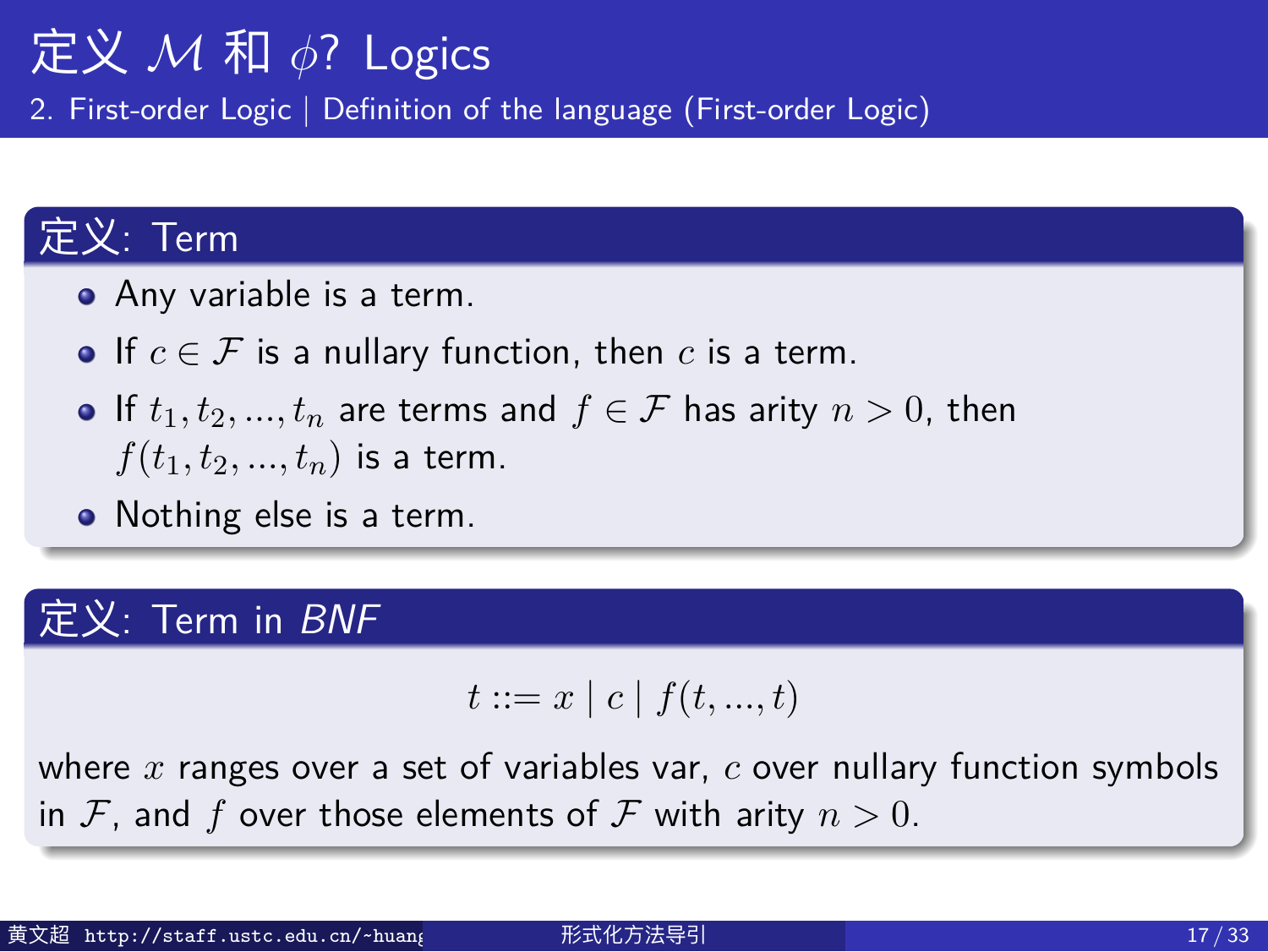# in *F*, and *f* over the **f** over the **F**, and *f* and *f* and *f* and *f* and *f* and *f* and *f* and *f* and *f* and *f* and *f* and *f* and *f* and *f* and *f* and *f* and *f* and *f* and *f* and *f* and *f* and *f* 定义 *M* 和 *ϕ*? Logics



A predicate vocabulary consists of three sets: a set of predicate symbols *P*, a set of function symbols *F* and a set of constant symbols *C*. Each predicate symbol and each function symbol comes with an arity, the number of arguments it expects. In fact, constants can be thought of as functions which don't take any arguments (and we even drop the argument brackets)  $-$ therefore, constants live in the set  $F$  together with the 'true' functions which do take arguments. From now on, we will drop the set *C*, since it is convenient to do so, and stipulate that constants are 0-arity, so-called *nullary*, functions.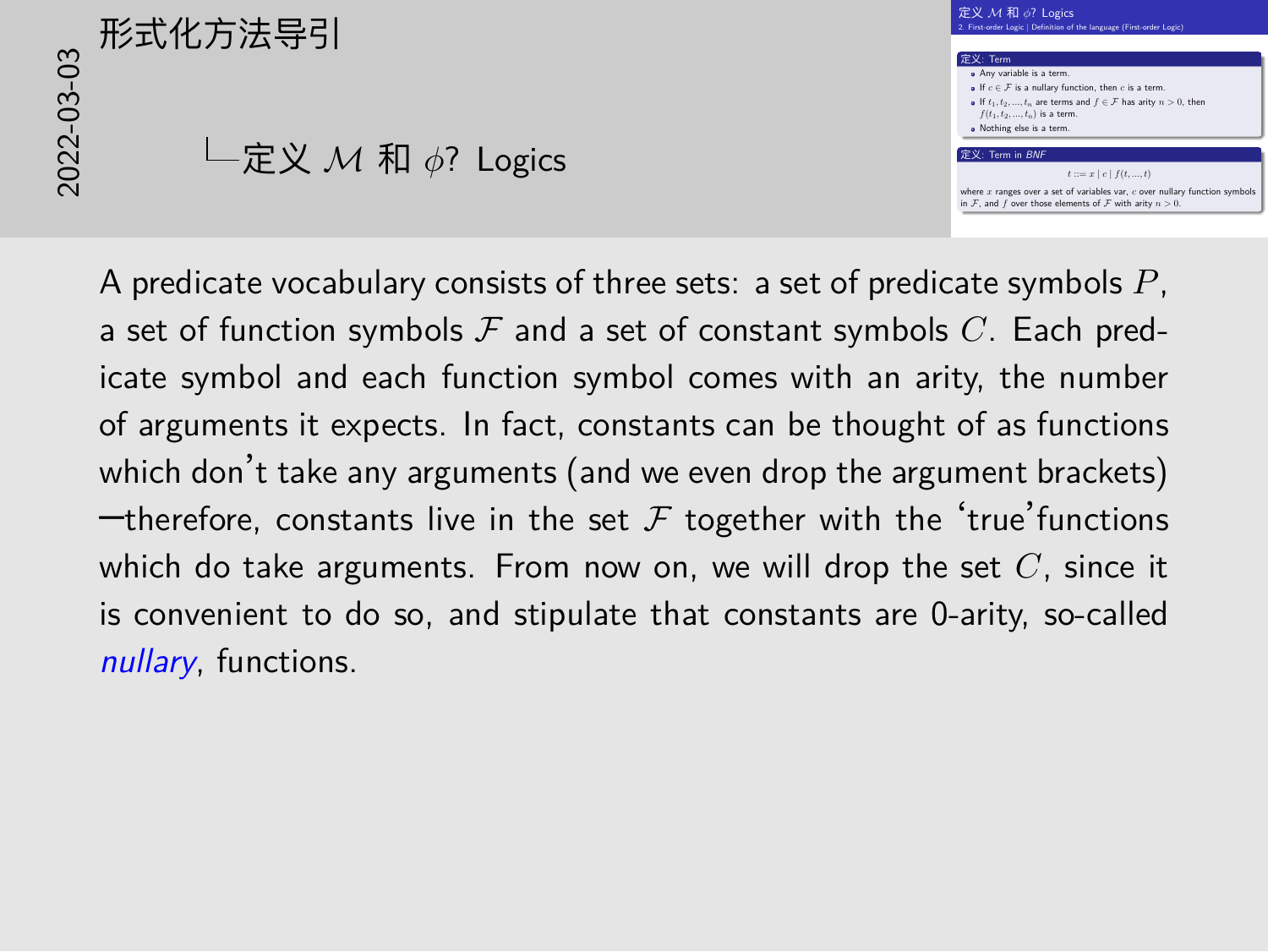2. First-order Logic *|* Definition of the language (First-order Logic)

#### 定义: Term in *BNF*

 $t := x | c | f(t, ..., t)$ 

where *x* ranges over a set of variables var, *c* over nullary function symbols in  $\mathcal F$ , and  $f$  over those elements of  $\mathcal F$  with arity  $n>0$ .

定义: First-order Logic in *BNF*

 $\phi ::= P(t_1, t_2, \ldots, t_n) | (\neg \phi) | (\phi \land \phi) | (\phi \lor \phi) | (\phi \to \phi) | (\forall x \phi) | (\exists x \phi)$ 

where  $P \in \mathcal{P}$  is a predicate symbol of arity  $n \geq 1$ ,  $t_i$  are terms over  $\mathcal F$  and *x* is a variable.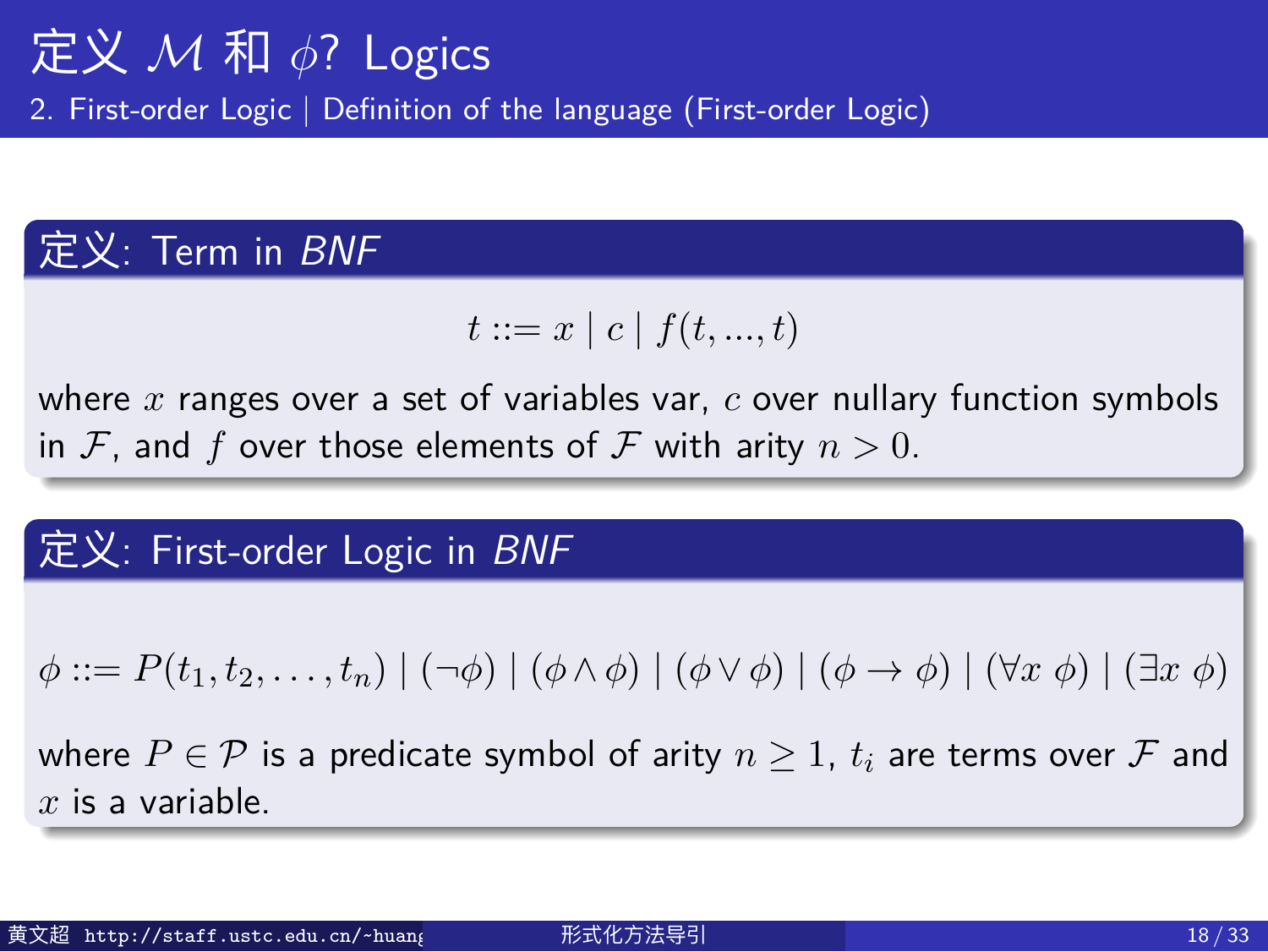#### 形式化方法导引

定义 *M* 和 *ϕ*? Logics



定义: We define the set of formulas over  $(F, P)$  inductively, using the already defined set of terms over *F*:

- If  $P \in \mathcal{P}$  is a predicate symbol of arity  $n \geq 1$ , and if  $t_1, t_2, ..., t_n$  are terms over  $F$ , then  $P(t_1, t_2, ..., t_n)$  is a formula.
- If  $\phi$  is a formula, then so is  $(\neg \phi)$ .
- If *ϕ* and *ψ* are formulas, then so are (*ϕ ∧ ψ*), (*ϕ ∨ ψ*) and (*ϕ → ψ*).
- If *ϕ* is a formula and *x* is a variable, then (*∀x ϕ*) and (*∃x ϕ*) are formulas.
- Nothing else is a formula.

Recall that each occurrence of  $\phi$  on the right-hand side of the  $\phi$  stands for any formula already constructed by these rules.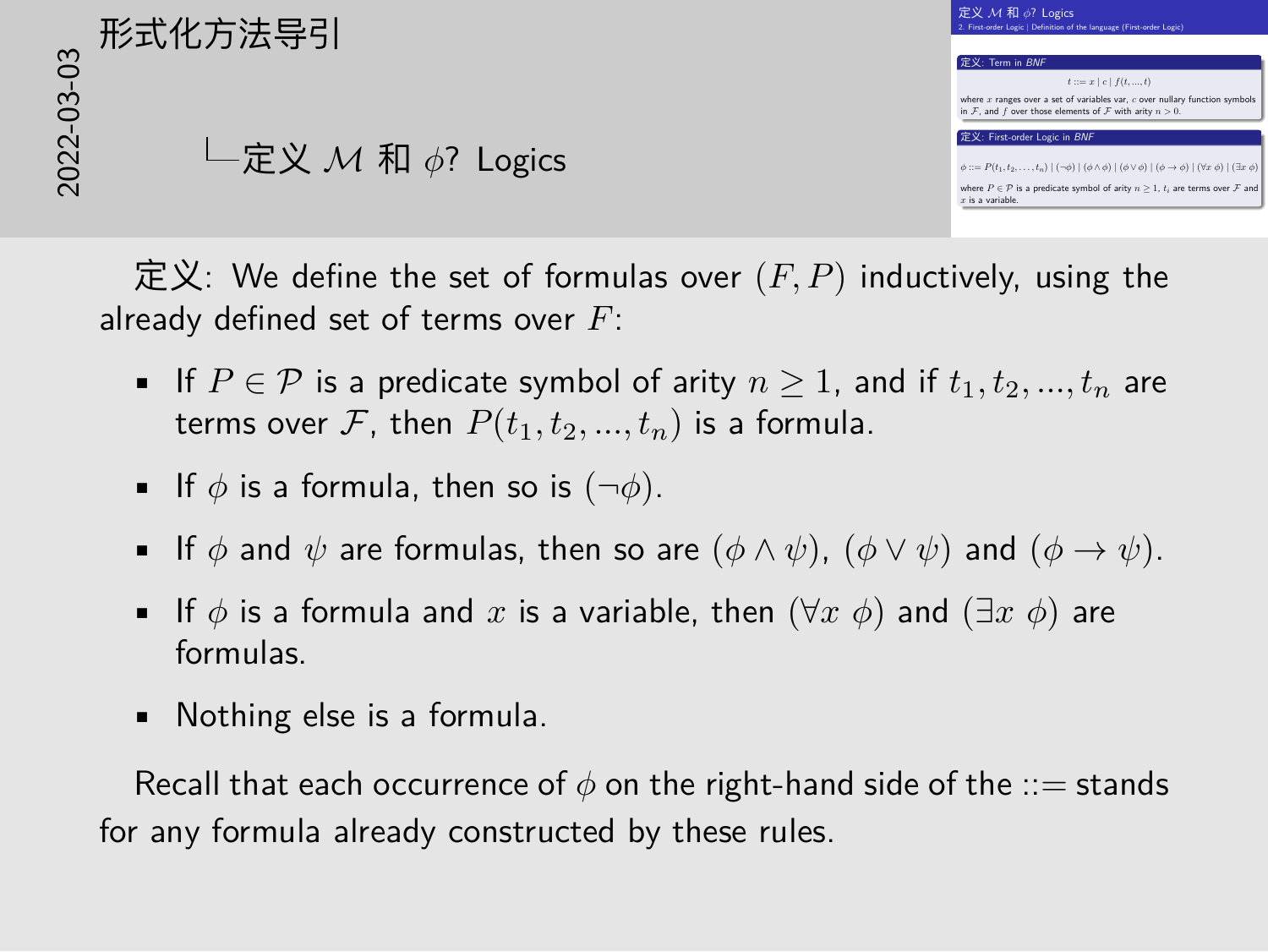#### 定义 *M* 和 *ϕ*? Logics 2. First-order Logic *|* Define *M*

#### 回到主题: 如何定义 *M*?

#### 定义: *M*

Let  $F$  be a set of function symbols and  $P$  a set of predicate symbols, each symbol with a fixed number of required arguments. A *model M* of the pair  $(F, P)$  consists of the following set of data: <sup>1</sup> A non-empty set *A*, the universe of *concrete* values <sup>2</sup> for each nullary function symbol *f ∈ F*, a *concrete* element *f<sup>M</sup>* of *A*

- **3** for each  $f \in \mathcal{F}$  with arity  $n > 0$ , a *concrete* function  $f^{\mathcal{M}} : A^n \to A$ from  $A^n$ , the set of *n*-tuples over  $A$ , to  $A$
- $\bullet$  for each *P* ∈ *P* with arity *n* > 0, a subset  $P^{\mathcal{M}} \subseteq A^n$  of *n*-tuples over *A*.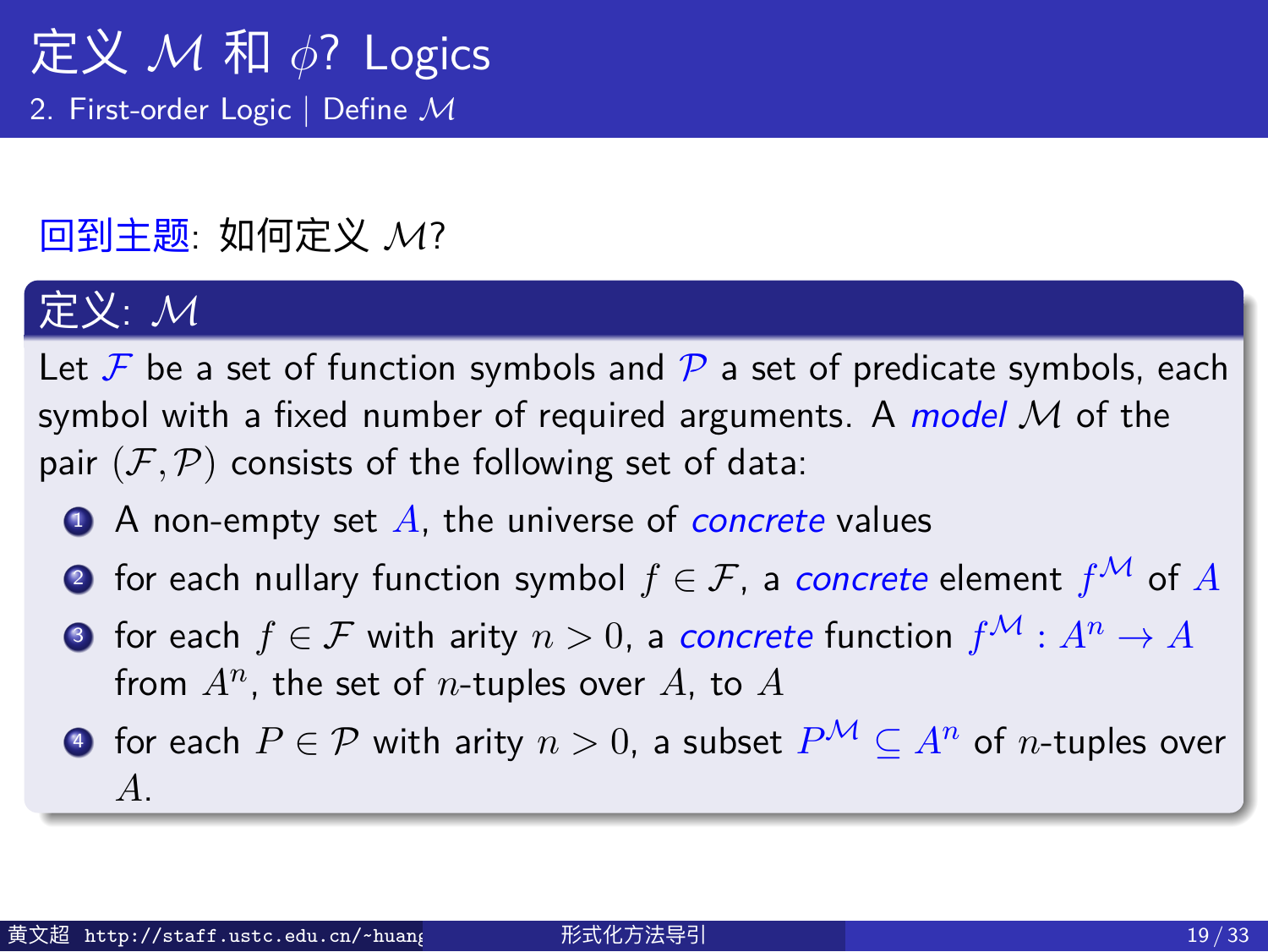#### 形式化方法导引

定义 *M* 和 *ϕ*? Logics



这里的定义看起来比较难懂。如果用类比的方法 (跟 C 语言类比), 就 比较容易懂了:

- C 语言中,构建的.c 文件,其中 main() 函数就相当于 *M*.
- *F,P* 相当于声明, 比如 struct 结构体的声明
- *A* 相当于 enum, 同时包括 int32,long64 取值范围的设定
- *fM*, *PM*相当于 main() 中具体的语句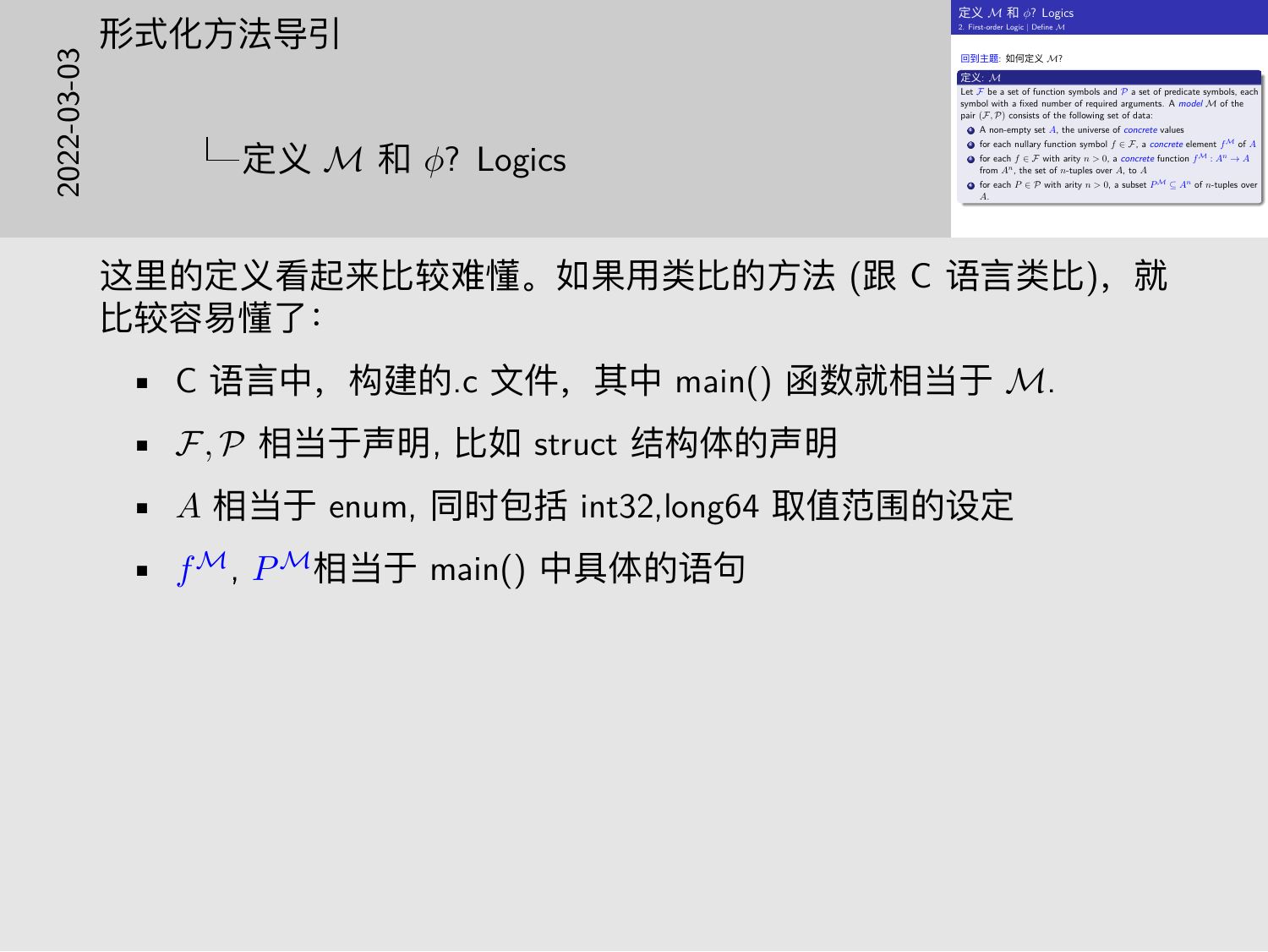#### 定义 *M* 和 *ϕ*? Logics 2. First-order Logic *|* Define *M*

回到主题: 如何定义 *M*? 例 (自动机):

- Let  $\mathcal{F} \stackrel{\mathsf{def}}{=} \{i\}$  and  $\mathcal{P} = \{R, F\};$ 
	- *i* is a constant
	- *F* a predicate symbol with one argument
	- *R* a predicate symbol with two arguments

A model *M* may contain:

- *A*: a set of states of a computer program.
- *iM*: a designated initial state.
- *RM*: a state transition relation.
- $F^{\mathcal{M}}$ : a set of final (accepting) states.

*M* 的实例:

- $A \stackrel{\text{def}}{=} \{a, b, c\}$
- $\bullet i^{\mathcal{M}}=a$
- $R^{\mathcal{M}} \stackrel{\text{def}}{=} \{(a, a), (a, b),\$  $(a, c), (b, c), (c, c)$
- $F^{\mathcal{M}} = \{b, c\}.$
- *ϕ* 的实例:
	- *∃y R*(*i, y*)
	- $\bullet$   $\neg F(i)$
	- *∀x∀y∀z* (*R*(*x, y*) *∧*  $R(x, z) \rightarrow y = z$
	- *∀x∃y R*(*x, y*)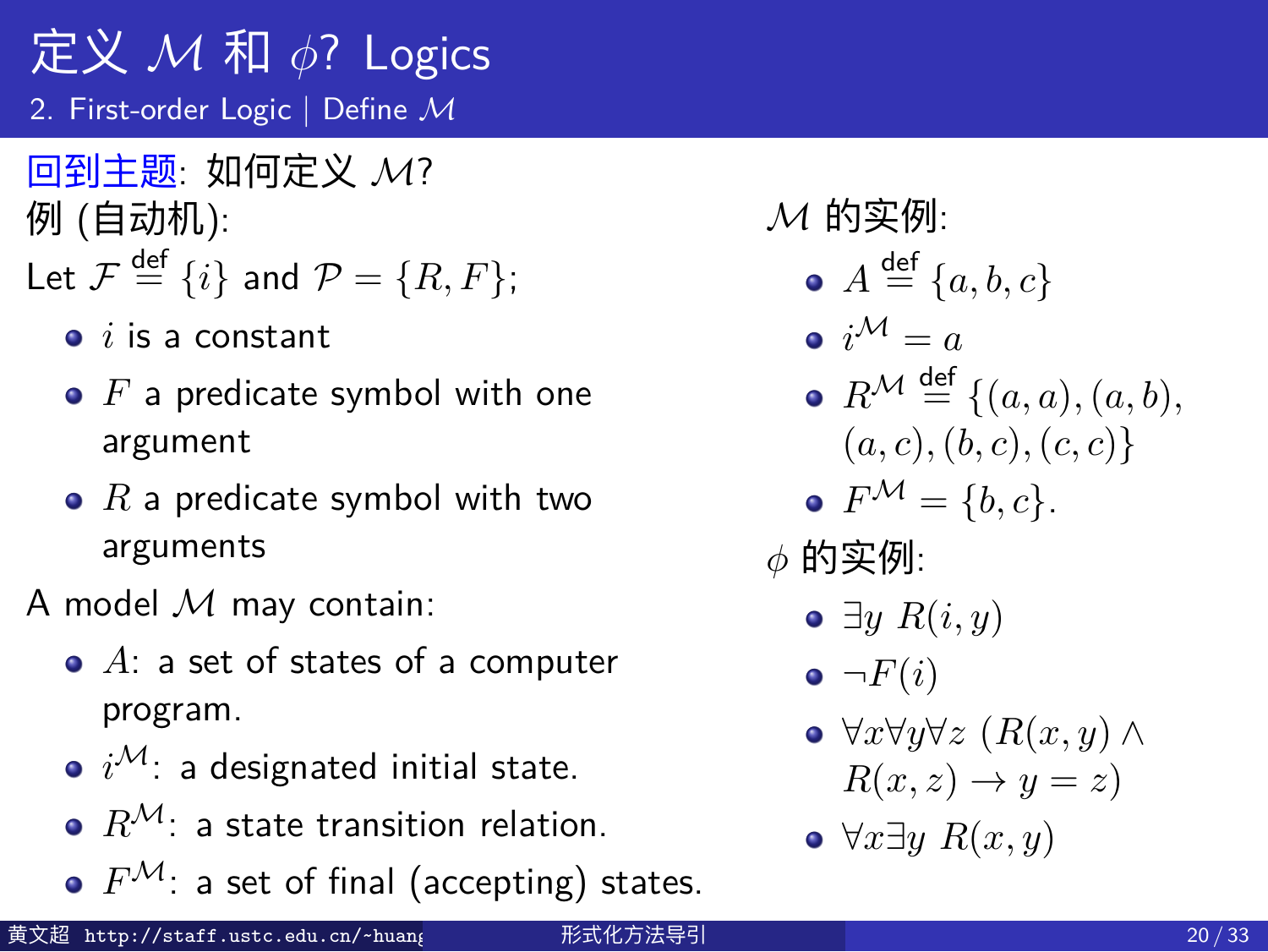# *<sup>∀</sup>x∀y∀<sup>z</sup>* (*R*(*x, y*) *<sup>∧</sup> <sup>R</sup>*(*x, z*) *<sup>→</sup> <sup>y</sup>* <sup>=</sup> *<sup>z</sup>*)*∀x∃y R*(*x, y*) 2022-03-03形式化方法导引

定义 *M* 和 *ϕ*? Logics

| 定义 M 和 o? Logics<br>2. First-order Logic   Define M                                                                                                                                                                                                                                                                                                                                                                                                                                                                  |                                                                                                                                                                                                                                                                                                                                                                                          |
|----------------------------------------------------------------------------------------------------------------------------------------------------------------------------------------------------------------------------------------------------------------------------------------------------------------------------------------------------------------------------------------------------------------------------------------------------------------------------------------------------------------------|------------------------------------------------------------------------------------------------------------------------------------------------------------------------------------------------------------------------------------------------------------------------------------------------------------------------------------------------------------------------------------------|
| 日到丰颢: 如何定义 .M7<br>例(自动机):<br>Let $\mathcal{F} \stackrel{\text{def}}{=} \{i\}$ and $\mathcal{P} = \{R, F\}$ :<br>$\bullet$ $i$ is a constant<br>$\bullet$ $F$ a predicate symbol with one<br>argument<br>$\bullet$ $R$ a predicate symbol with two<br>arguments<br>A model M may contain:<br>A: a set of states of a computer<br>program.<br>$\bullet$ $i^{\mathcal{M}}$ : a designated initial state.<br>$\bullet$ $R^M$ : a state transition relation.<br>$\triangleright F^M$ : a set of final (accepting) states. | M 的实例:<br>$\mathbf{a}$ $A \stackrel{\text{def}}{=} \{a, b, c\}$<br>$\mathbf{v}^{(M)} = \mathbf{v}$<br>$R^M \stackrel{\text{def}}{=} \{(a, a), (a, b),$<br>(a, c), (b, c), (c, c)<br>$\bullet$ $F^{\mathcal{M}} = \{b, c\}.$<br>o 的实例:<br>$\triangle$ $\exists v \ R(i, w)$<br>$- F(i)$<br>$\Delta$ VxVuVz ( $R(x, y)$ $\wedge$<br>$R(x, z) \rightarrow y = z$<br>$\bullet$ VxHy $R(x,y)$ |

- *∃y R*(*i, y*): there is a transition from the initial state to some state; this is true in our model, as there are transitions from the initial state *a* to *a*, *b*, and *c*.
- $\neg F(i)$ : the initial state is not a final, accepting state. This is true in our model as *b* and *c* are the only final states and *a* is the intitial one.
- $\forall x \forall y \forall z \ (R(x, y) \land R(x, z) \rightarrow y = z)$ : makes use of the equality predicate and states that the transition relation is *deterministic*: all transitions from any state can go to at most one state (there may be no transitions from a state as well). This is false in our model since state a has transitions to *b* and *c*.
- *∀x∃y R*(*x, y*): the model is free of states that deadlock: all states have a transition to some state. This is true in our model: *a* can move to *a*, *b* or *c*; and *b* and *c* can move to *c*.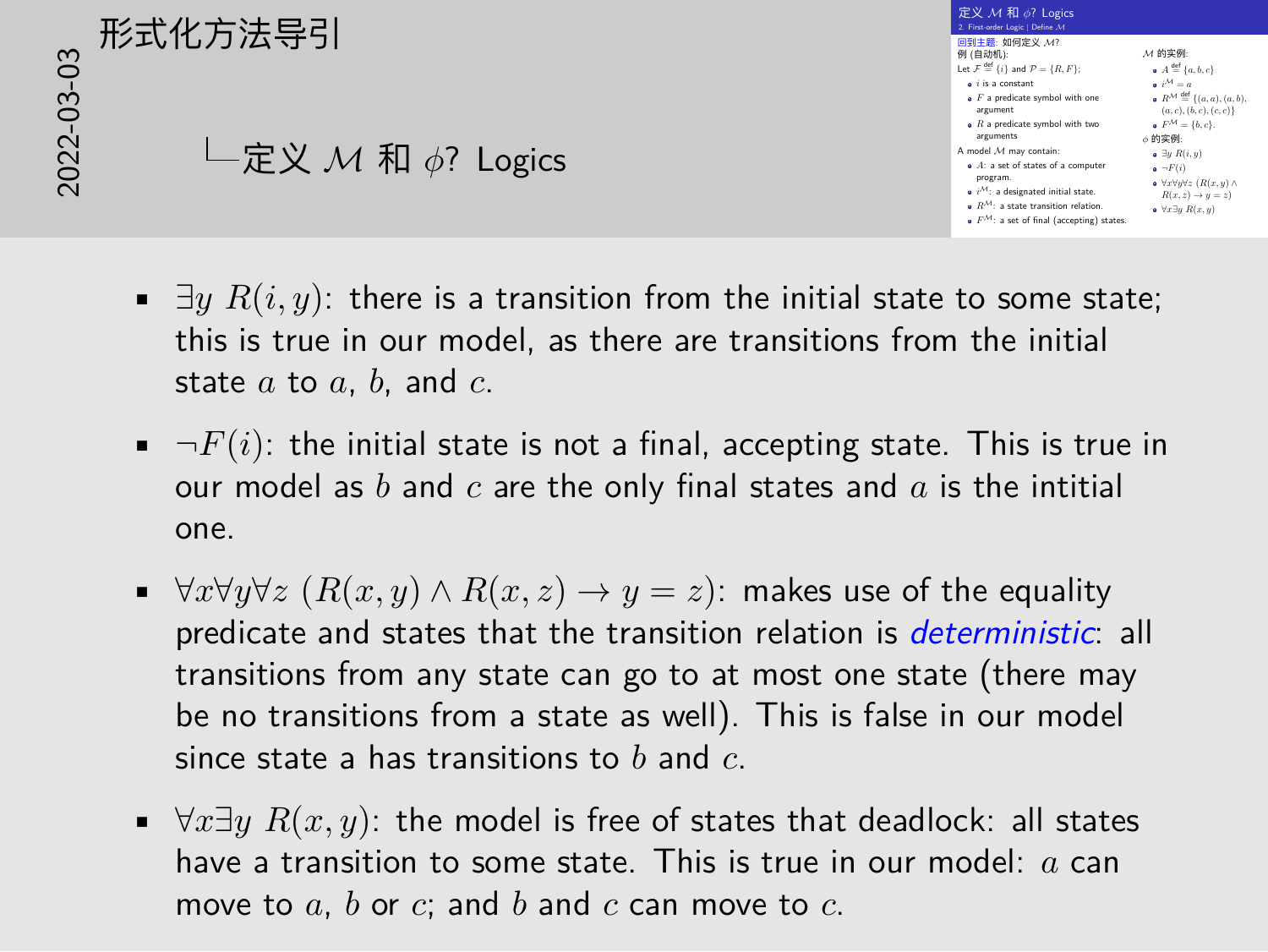2. First-order Logic *|* Evaluation

回到主题*:* 对于给定 *M* 和 *ϕ*, 是否满足 *M* ⊨ *ϕ*? 基本方法:类似 Propositional Logic, 枚举所有情况

- <sup>1</sup> 定义 Environment *l*
- **2** 定义 ⊨<sub>*l*</sub>
- **3** 枚举 ⊨<sub>l</sub> 求解 ⊨

#### 定义: Environment *l*

- $\bullet$  *l* : var  $\rightarrow$  *A* 
	- Type: from the set of variables var to *A*
	- A look-up table or environment for a universe *A* of concrete values
- $l[x \mapsto a]$ 
	- the look-up table
	- maps *x* to *a* and any other variable *y* to *l*(*y*)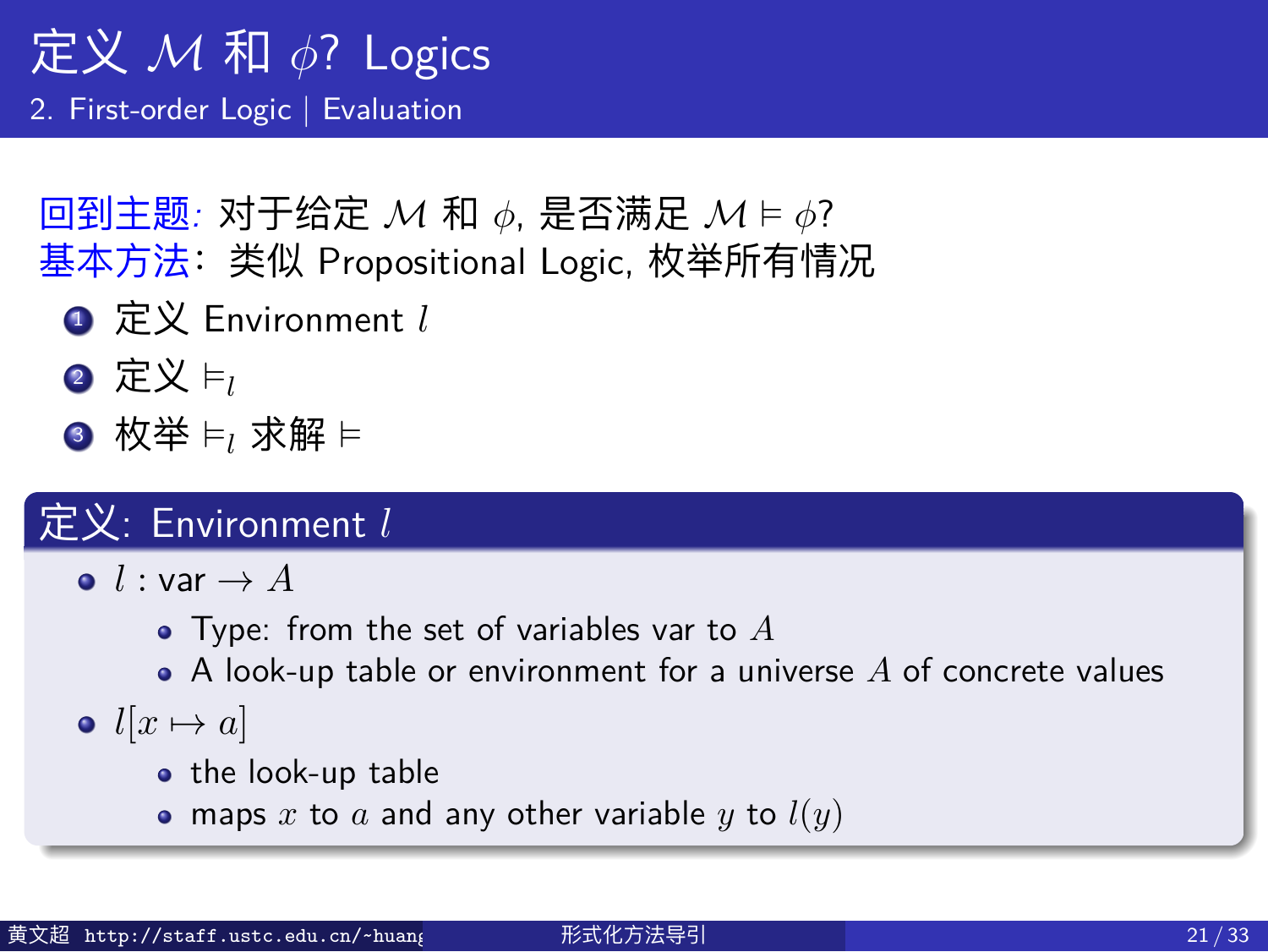2. First-order Logic *|* Evaluation

#### 定义: Environment *l*

 $\bullet$  *l* : var  $\rightarrow$  *A* 

A look-up table or environment for a universe *A* of concrete values

#### 定义 ⊨*<sup>l</sup>*

Given a model  $M$  for a pair  $(F, P)$  and given an environment  $l$ , we define the satisfaction relation  $M \vDash_l \phi$  for each logical formula  $\phi$  over the pair  $(F, P)$  and look-up table *l* by structural induction on  $\phi$ .

If  $M \vDash_l \phi$  holds, we say that  $\phi$  computes to  $T$  in the model  $M$  with respect to the environment *l*.

#### 定义 *M* ⊨ *ϕ*

 $M \vDash \phi$  holds, iff for all choices of *l*,  $M \vDash_l \phi$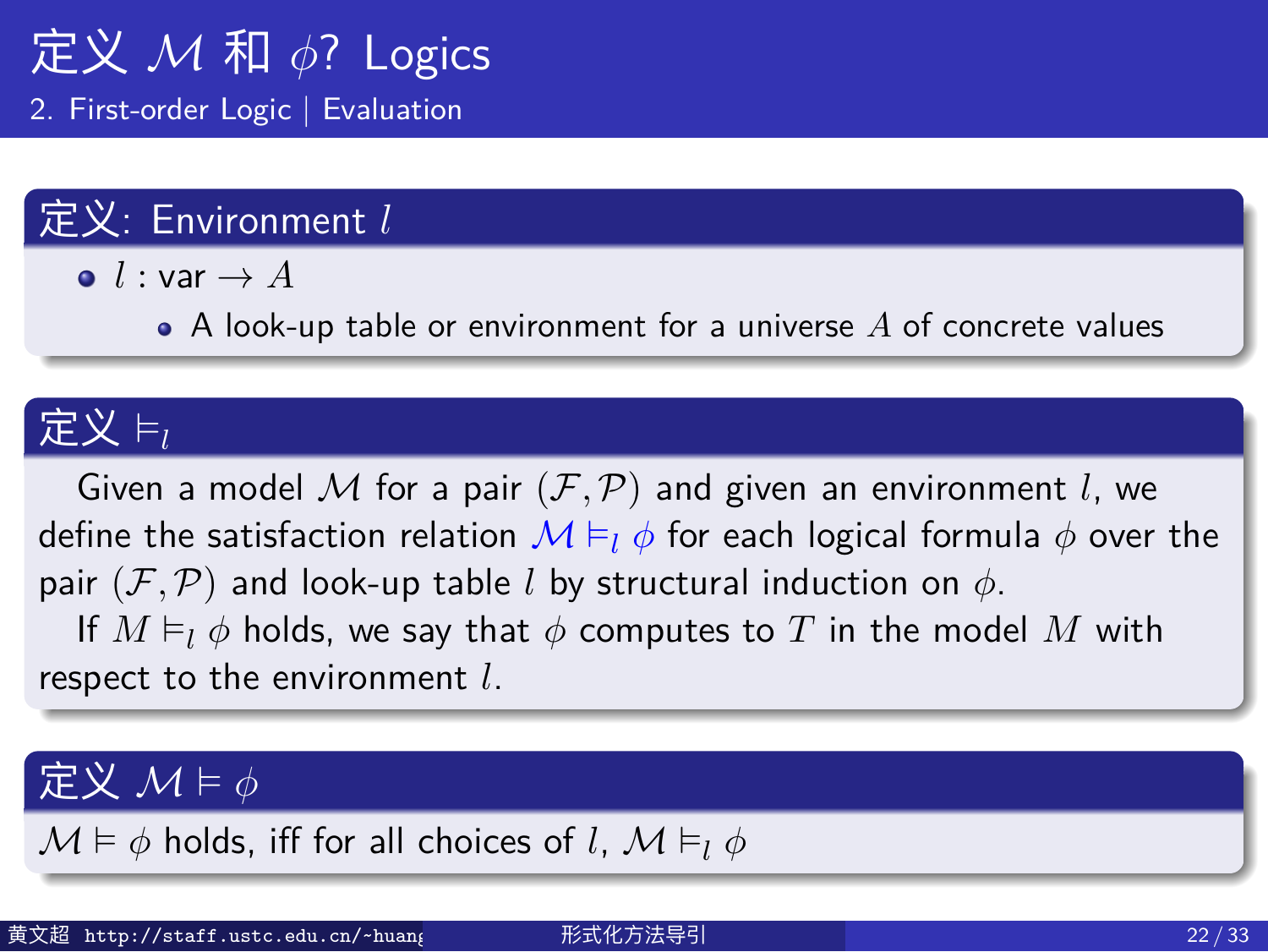# 20<br>20<br>202<br>2020<br>2020<br>2020

#### 定义 *M* 和 *ϕ*? Logics

|     | 定义 M 和 o? Logics<br>2. First-order Logic   Evaluation                                                                                              |
|-----|----------------------------------------------------------------------------------------------------------------------------------------------------|
|     | 定义: Environment /                                                                                                                                  |
|     | $\bullet$ <i>l</i> : var $\rightarrow$ <i>A</i>                                                                                                    |
|     | + A look-up table or environment for a universe A of concrete values.                                                                              |
| 定义片 |                                                                                                                                                    |
|     | Given a model M for a pair (F, P) and given an environment I, we                                                                                   |
|     | define the satisfaction relation M Fi & for each logical formula & over the<br>pair (F, P) and look-up table I by structural induction on $\phi$ . |
|     | If $M \vDash_l \phi$ holds, we say that $\phi$ computes to $T$ in the model $M$ with<br>respect to the environment I.                              |
|     |                                                                                                                                                    |

- *P*: If  $\phi$  is of the form  $P(t_1, t_2, ..., t_n)$ , then we interpret the terms  $t_1, t_2, \ldots, t_n$  in our set *A* by replacing all variables with their values according to  $l$ . In this way we compute concrete values  $a_1, a_2, ..., a_n$ of A for each of these terms, where we interpret any function symbol  $f \in \mathcal{F}$  by  $f^{\mathcal{M}}$ . Now  $M \models_l P(t_1, t_2, ..., t_n)$  holds iff  $(a_1, a_2, ..., a_n)$  is in the set  $P^{\mathcal{M}}$ .
- *∀x*: The relation  $M \models_l \forall x \psi$  holds iff  $M \models_{l[x \mapsto a]} \psi$  holds for all  $a \in A$ .
- *∃x*:  $M \models_l \exists x \psi$  holds iff  $M \models_l \psi$  holds for some *a* ∈ *A*.
- *¬*: The relation *M* ⊨*<sup>l</sup> ¬ψ* holds iff it is not the case that *M* ⊨*<sup>l</sup> ψ* holds.
- *∨*: The relation *M* ⊨*<sup>l</sup> ψ*<sup>1</sup> *∨ ψ*<sup>2</sup> holds iff *M* ⊨*<sup>l</sup> ψ*<sup>1</sup> or *M* ⊨*<sup>l</sup> ψ*<sup>2</sup> holds.
- *∧*: The relation  $M \models_l \psi_1 \land \psi_2$  holds iff  $M \models_l \psi_1$  and  $M \models_l \psi_2$  holds.
- $→$ : The relation  $M \vDash_l \psi_1 \to \psi_2$  holds iff  $M \vDash_l \psi_2$  holds whenever  $M \vDash_l \psi_1$  holds.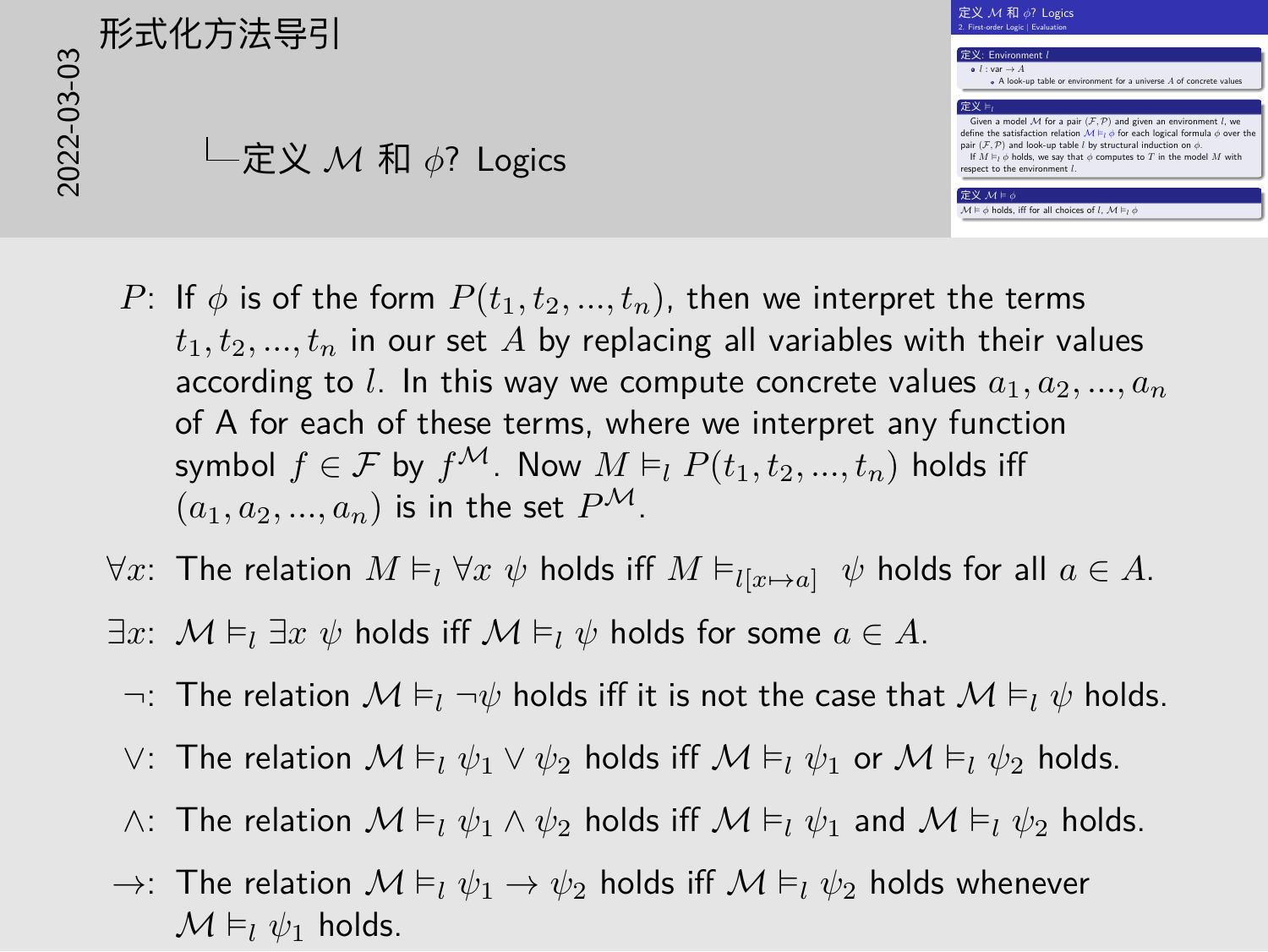#### 定义 *M* 和 *ϕ*? Logics 2. First-order Logic *|* Evaluation

头疼的问题: 计算复杂度相比于命题逻辑的复杂度似乎更大 更头疼的问题: 先考虑可计算性?

#### 回顾: 问题可以解么? – 问题 4

Given a set  $A \subseteq S$ , and  $x \in S$ , whether there is a machine that can compute whether  $x \in A$ . Define a new machine, named *Turing machine,* 图灵机. If yes, i.e., there is a Turing machine *M* for *A*, language *A* is *decidable*. If no, but there is a Turing machine *M* that can only accept *s*, if *s ∈ A*, language *A* is *still Turing-recognizable*. 定理(*Undecidability* in First-order logic) The decision problem of validity in predicate logic is *undecidable*: no

program exists which, given any *ϕ*, decides whether ⊨ *ϕ*.

| 黄文超 http://staff.ustc.edu.cn/~huang | 形式化方法导引 | 23/33 |
|-------------------------------------|---------|-------|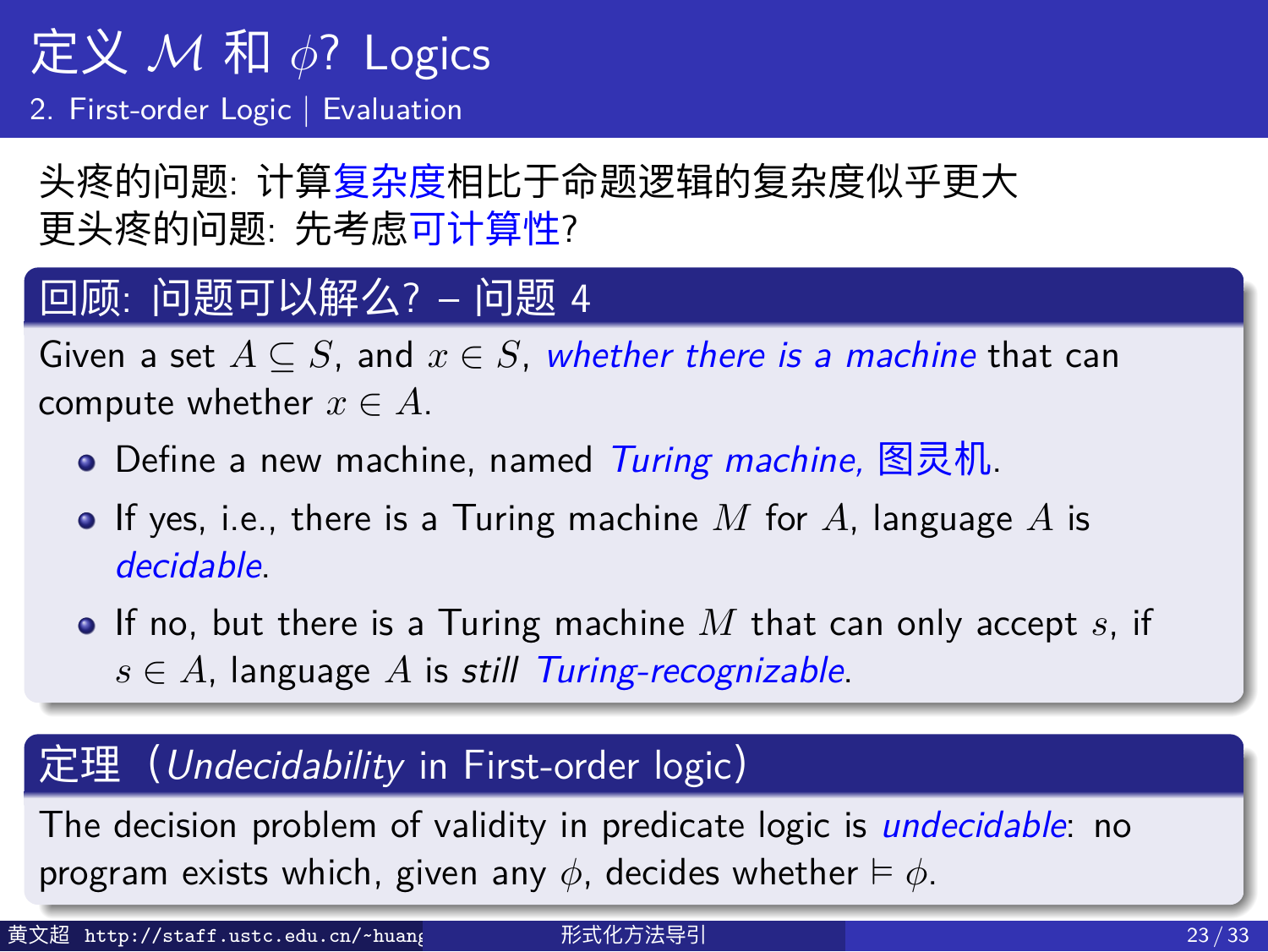

针对非确定性问题,可以参考两本书(讲述同一块内容): Post correspondence problem (PCP)

- Page 132 in 《Logic in Computer Science
	- 这里简单介绍了例子
- Page 227 in 《Introduction to the theory of Compuation》
	- 这里介绍了证明方法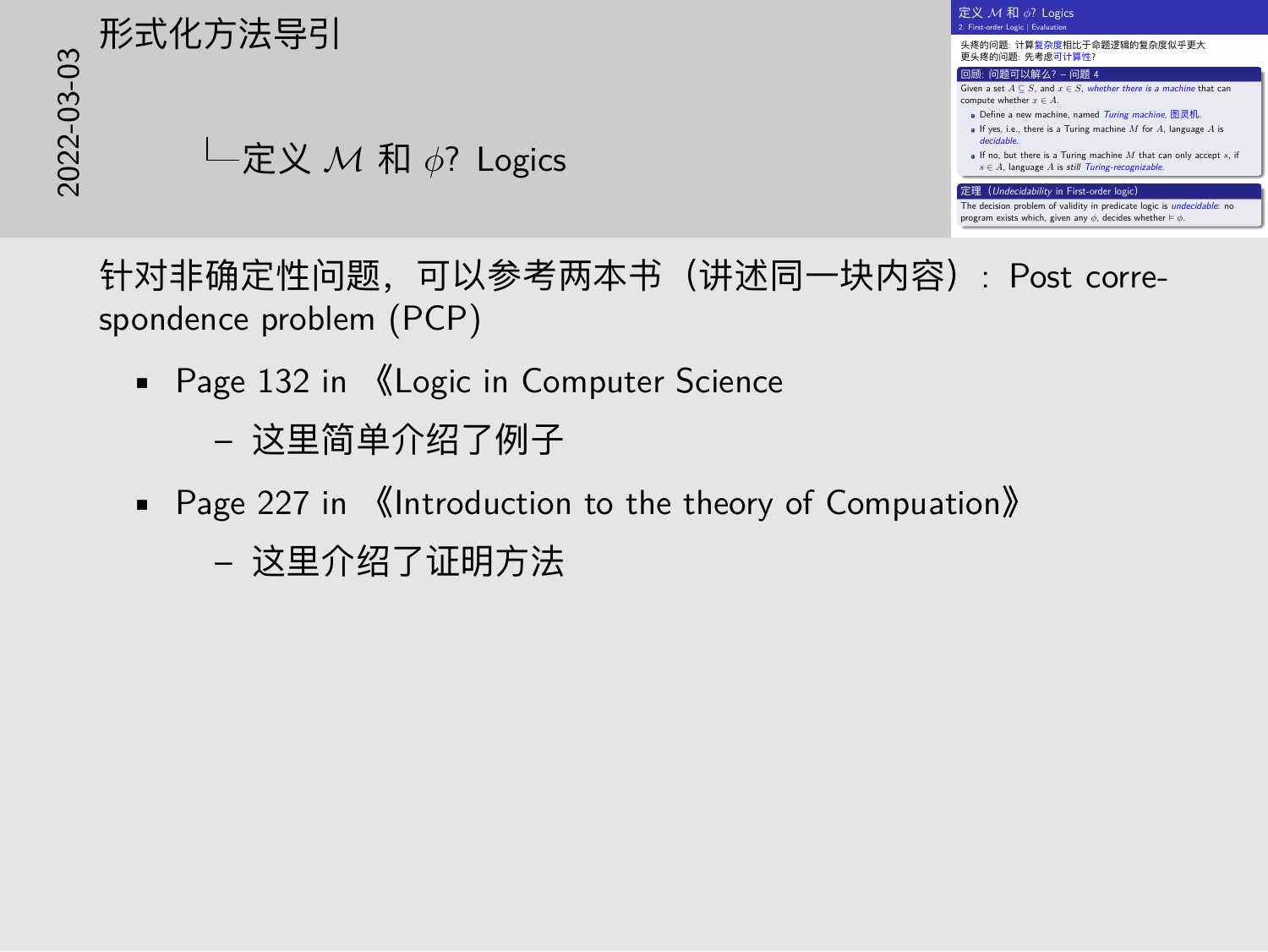3. Higher-order Logic | Limitation of first-order logic

- 另一个问题: First-order Logic 的表达能力?
	- 能表达所有问题么?
- 解答: 考虑一个反例——有向图 (directed graph) 的建模
	- Software models, design standards, and execution models of hardware or programs often are described in terms of directed graphs.

#### 反例:

Given a set of states  $A = \{s_0, s_1, s_2, s_3\}$ , let  $R^{\mathcal{M}}$  be the set  $\{(s_0,s_1),(s_1,s_0),(s_1,s_1),(s_1,s_2),(s_2,s_0),(s_3,s_0),(s_3,s_2)\}.$  We may depict this model as *a directed graph* in a figure, where an edge (a  $\mathsf{transition)}$  leads from a node  $s$  to a node  $s'$  iff  $(s, s') \in R^\mathcal{M}.$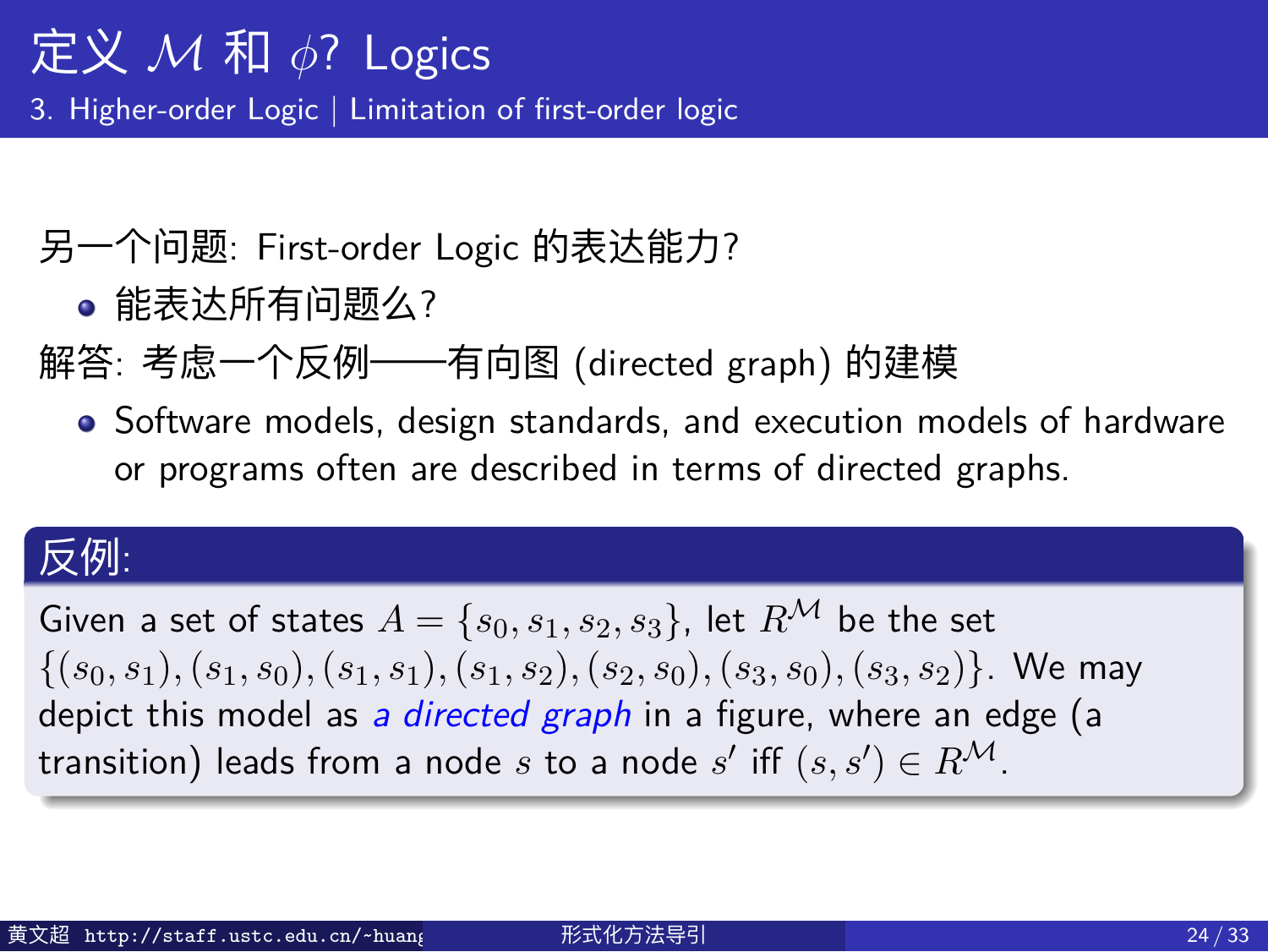3. Higher-order Logic | Limitation of first-order logic

#### 反例:

Given a set of states  $A = \{s_0, s_1, s_2, s_3\}$ , let  $R^{\mathcal{M}}$  be the set  $\{(s_0,s_1),(s_1,s_0),(s_1,s_1),(s_1,s_2),(s_2,s_0),(s_3,s_0),(s_3,s_2)\}.$  We may depict this model as *a directed graph* in a figure, where an edge (a transition) leads from a node  $s$  to a node  $s'$  iff  $(s, s') \in R^\mathcal{M}.$ 



#### **Figure 2.5.** A directed graph, which is a model *M* for a predicate sym-bol *R* with two arguments. A pair of nodes (*n, n*! 反例: How to define Reachability as *ϕ* \_\_\_\_\_\_\_\_\_\_\_\_\_\_\_\_

Given nodes  $n$  and  $n'$  in a directed graph, is there a finite path of  $R_{\rm B}$  and  $R_{\rm B}$  and  $R_{\rm B}$  and  $R_{\rm B}$  is the and  $R_{\rm B}$  is the affine a finite a finite a finite and  $R_{\rm B}$ transitions from  $n$  to  $n'$ ?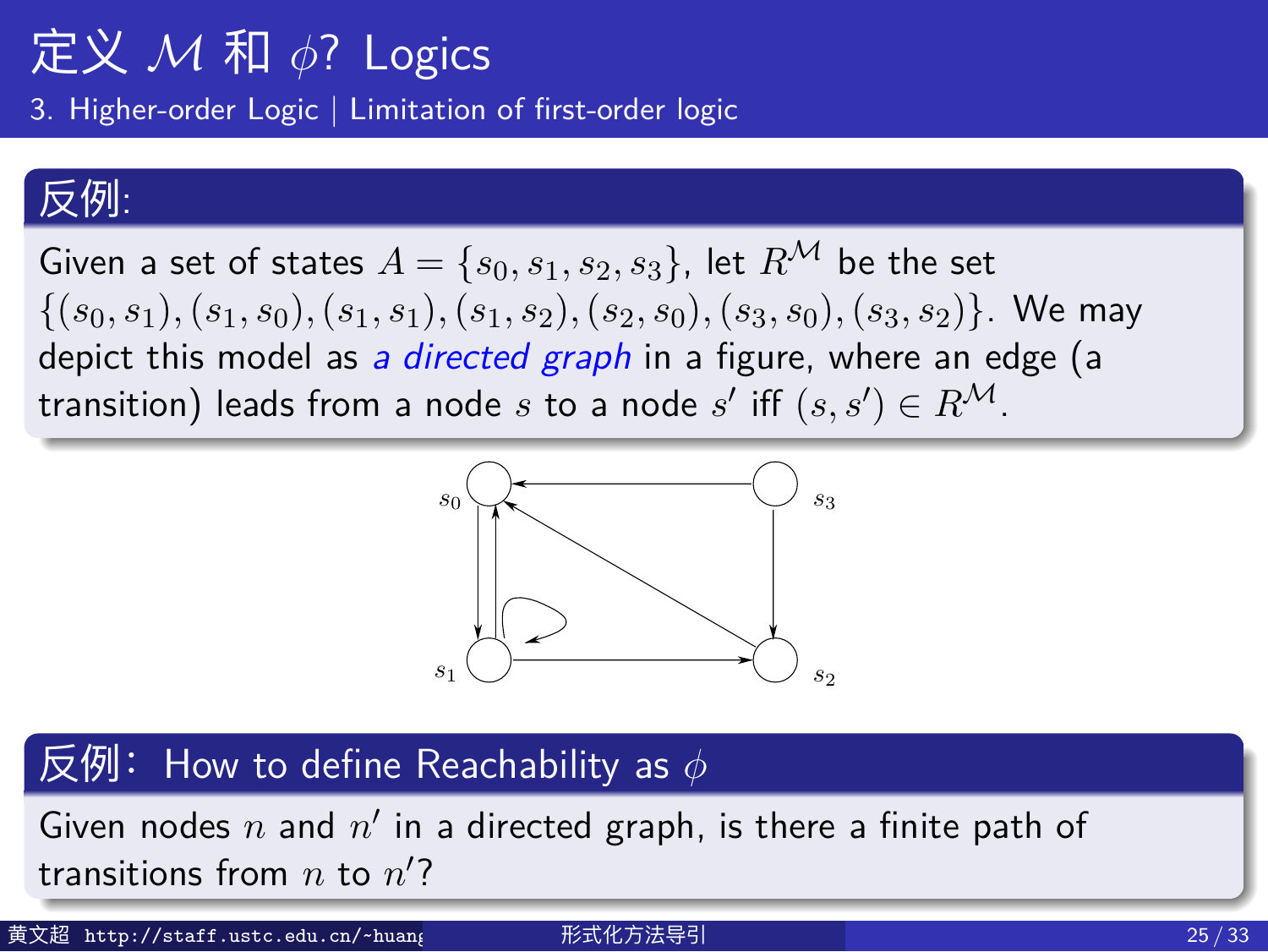3. Higher-order Logic | Limitation of first-order logic 1378 Participate 1378 Par



#### **Figure 2.5.** A directed graph, which is a model *M* for a predicate sym-bol *R* with two arguments. A pair of nodes (*n, n*! 反例: How to define Reachability as *ϕ* \_\_\_\_\_\_\_\_\_\_\_\_\_\_\_\_

Given nodes  $n$  and  $n'$  in a directed graph, is there a finite path of  $\frac{1}{2}$  transitions from *n* to *n*<sup>2</sup>?

?

#### path of transitions from *n* to *n*! 反例:一种答案

 $\sum_{i=1}^{\infty} \frac{D(a_i, a_i)}{D(a_i, a_i)}$  $(u = v) \forall \exists x (R(u, x) \land R(x, v)) \forall \exists x_1 \exists x_2 (R(u, x_1) \land R(x_1, x_2) \land R(x_2, v)) \forall ...$ 

- $\alpha$  is infinite so it's not a well-formed formula This is infinite, so it's *not* a well-formed formula.
- Can we find a well-formed formula with the same meaning? *No!*
- 黄文超 http://staff.ustc.edu.cn/~huang 形式化方法导引 26 / 33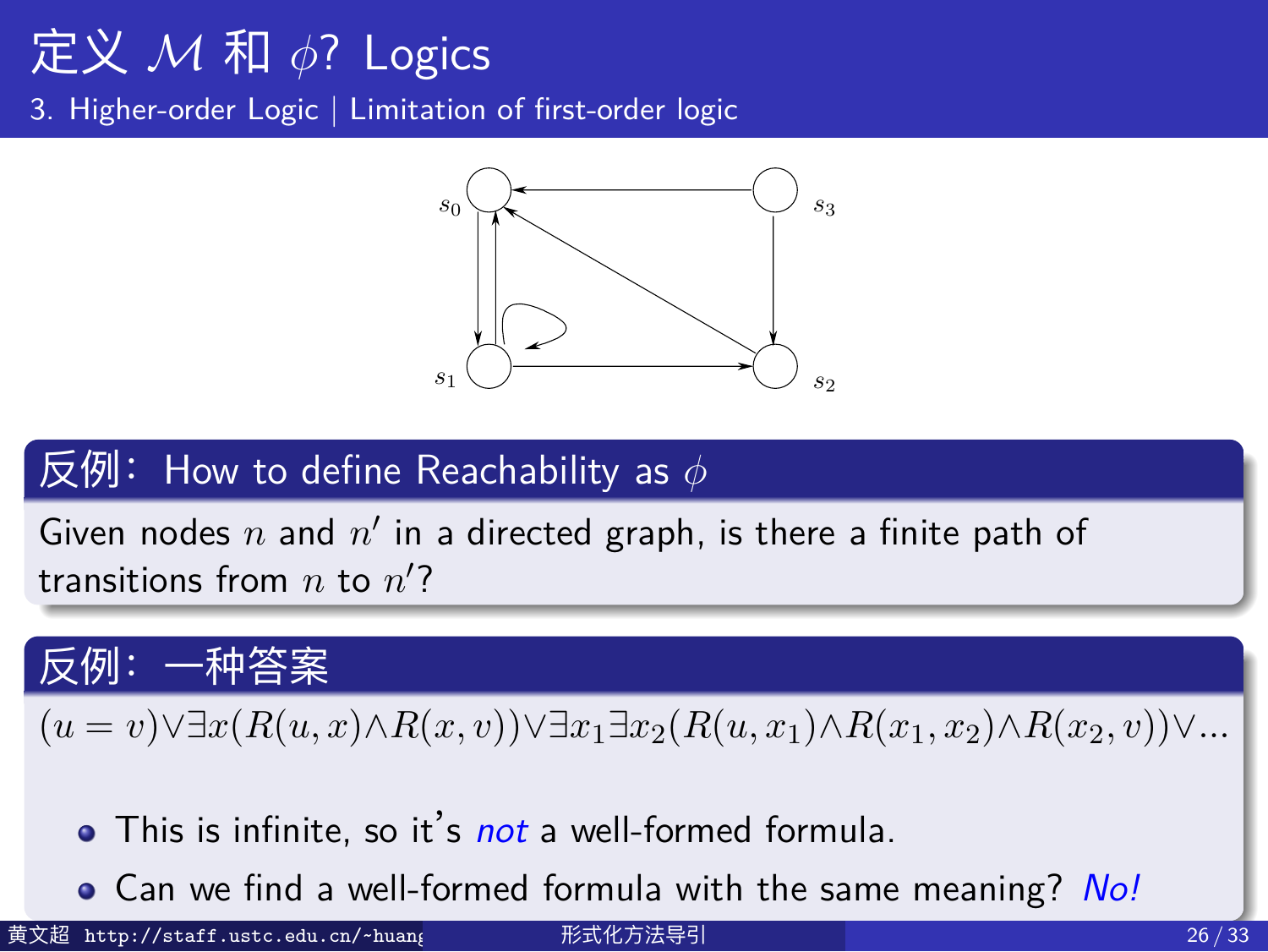# 20<br>2022<br>2022-02<br>- 2022<br>- 2022<br>- 2022 定义 *M* 和 *ϕ*? Logics



详细证明见 P-137 in 《Logic in Computer Science》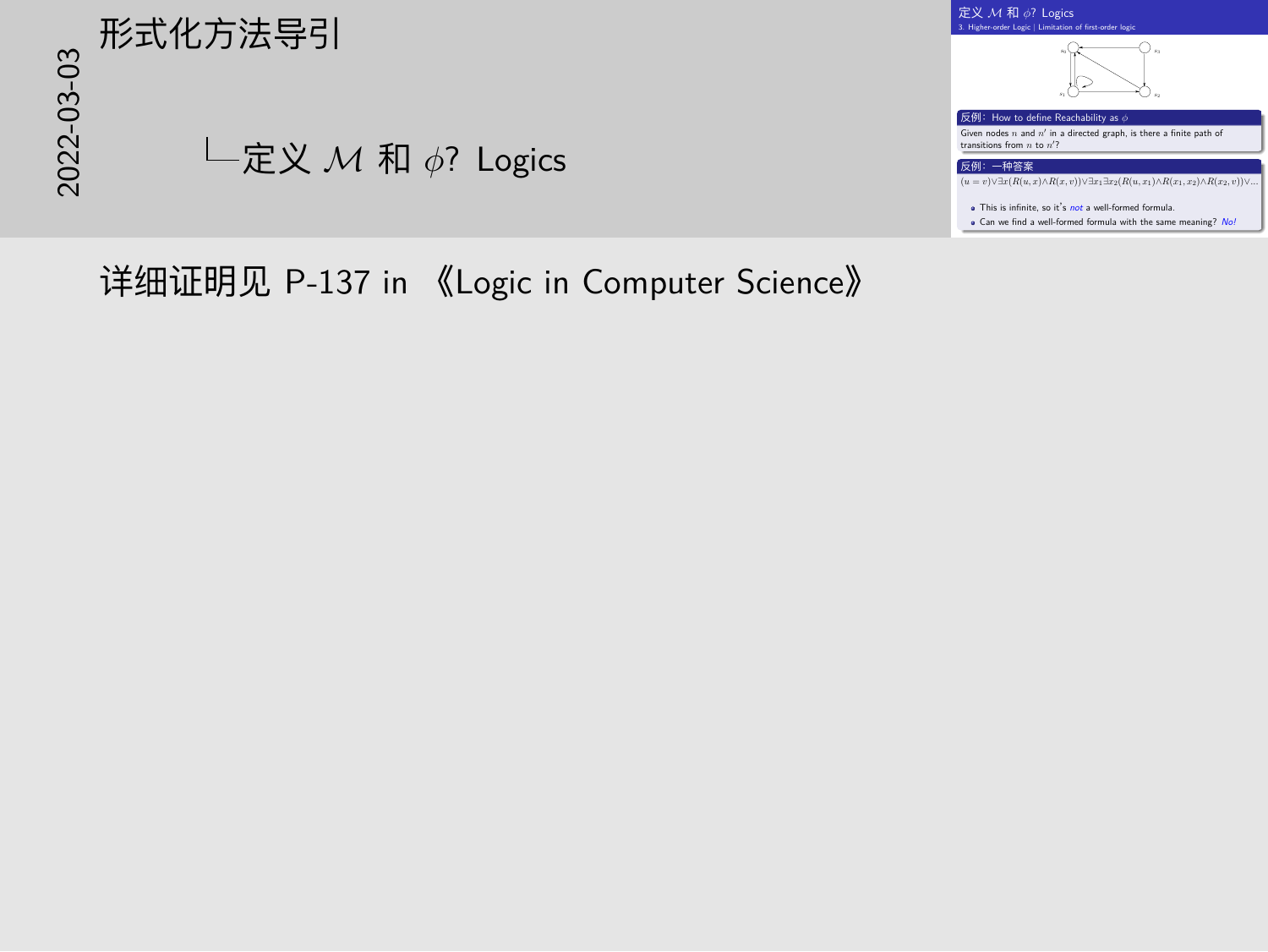3. Higher-order Logic | Limitation of first-order logic

- 进一步问题: 既然 First-order Logic 不能表达 *ϕ*,那怎么表达
	- 使用 Second-order Logic
	- 怎么用?
		- This can be realized by applying *quantifiers* not only to variables, but also to *predicate symbols*.

#### 回顾: 定义: First-order Logic in *BNF*

 $\phi ::= P(t_1, t_2, \ldots, t_n) | (\neg \phi) | (\phi \land \phi) | (\phi \lor \phi) | (\phi \rightarrow \phi) | (\forall x \phi) | (\exists x \phi)$ 

where  $P \in \mathcal{P}$  is a predicate symbol of arity  $n \geq 1$ ,  $t_i$  are terms over  $\mathcal F$  and *x* is a variable.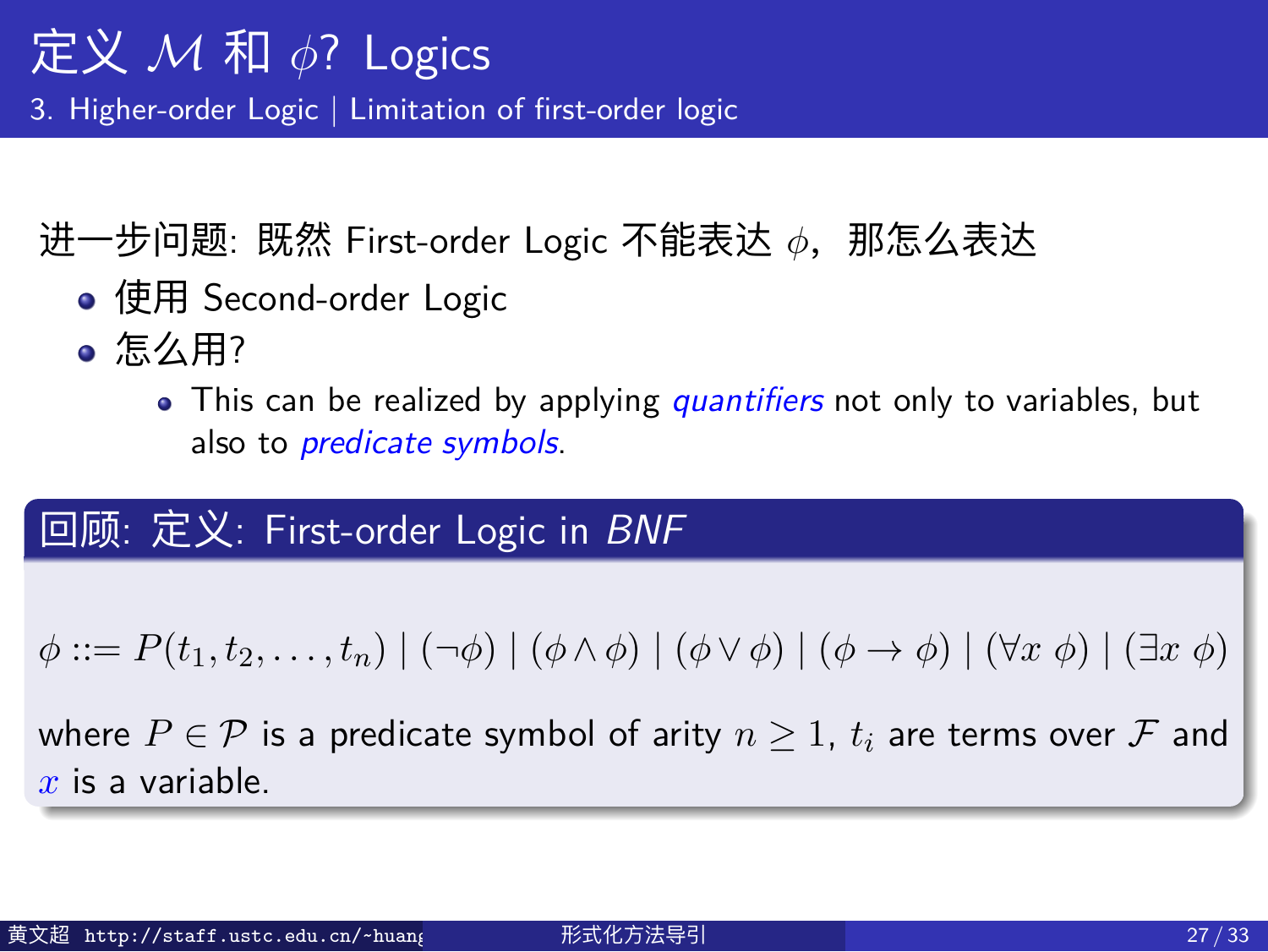3. Higher-order Logic | Second-order Logic

#### 回顾: 定义: First-order Logic in *BNF*

 $\phi ::= P(t_1, t_2, \ldots, t_n) | (\neg \phi) | (\phi \land \phi) | (\phi \lor \phi) | (\phi \to \phi) | (\forall x \phi) | (\exists x \phi)$ 

where  $P \in \mathcal{P}$  is a predicate symbol of arity  $n \geq 1$ ,  $t_i$  are terms over  $\mathcal F$  and *x* is a variable.

#### 解决思路

For a predicate symbol  $P$  with  $n \geq 1$  arguments, consider formulas of the form:

*∃P ϕ*

where *ϕ* is a formula of predicate logic in which *P occurs*.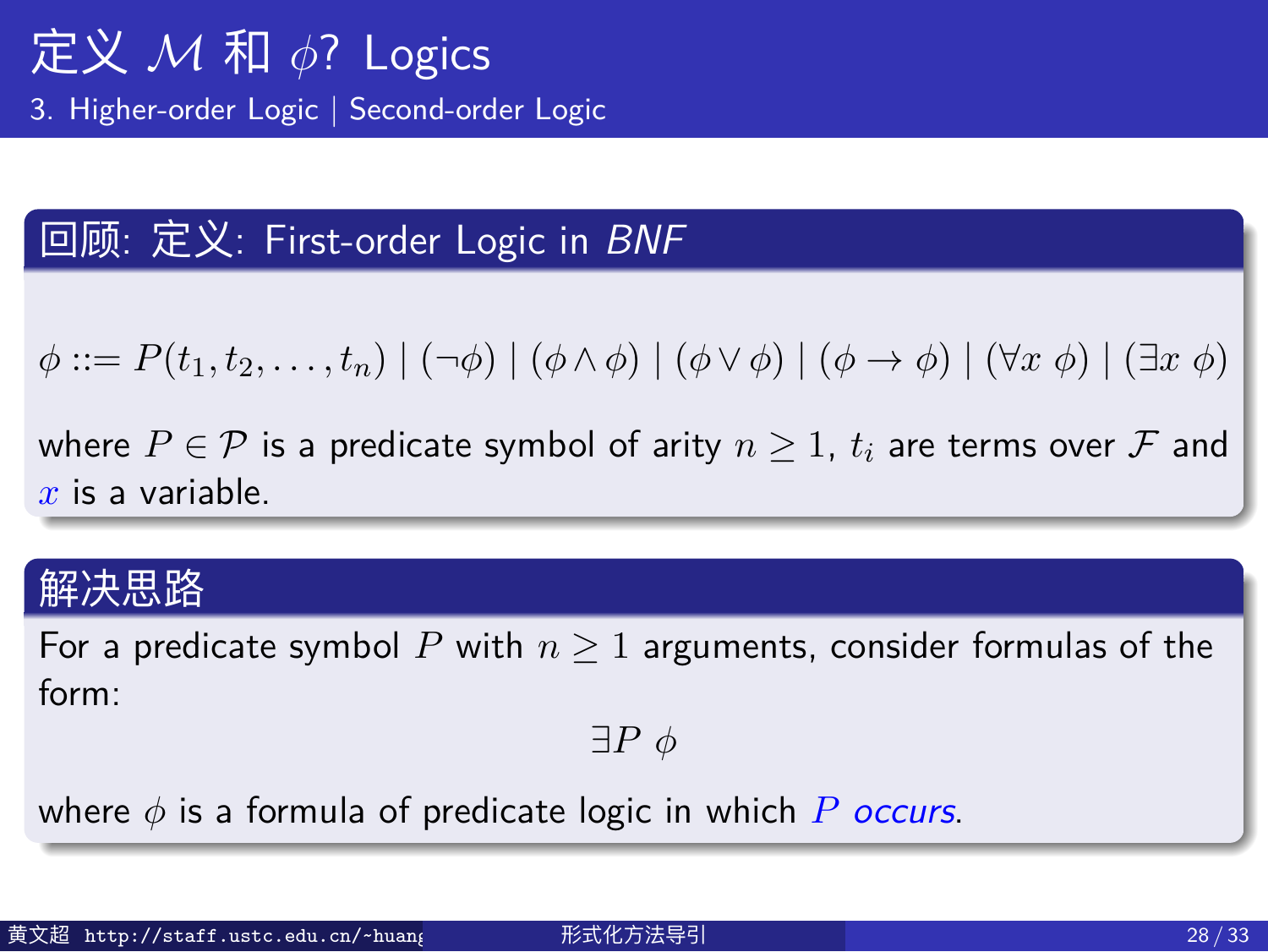3. Higher-order Logic | Second-order Logic

反例: - 神答え� 紟 irst-order Logic (Not well-formed)  
\n
$$
(u = v) \lor \exists x (R(u, x) \land R(x, v)) \lor \exists x_1 \exists x_2 (R(u, x_1) \land R(x_1, x_2) \land R(x_2, v)) \lor \dots
$$

具体答案: Second-order Logic

$$
\neg \exists P \forall x \forall y \forall z (C_1 \land C_2 \land C_3 \land C_4)
$$

where

$$
C_1 \stackrel{\text{def}}{=} P(x, x)
$$
  
\n
$$
C_2 \stackrel{\text{def}}{=} P(x, y) \land P(y, z) \to P(x, z)
$$
  
\n
$$
C_3 \stackrel{\text{def}}{=} P(u, v) \to \bot
$$
  
\n
$$
C_4 \stackrel{\text{def}}{=} R(x, y) \to P(x, y)
$$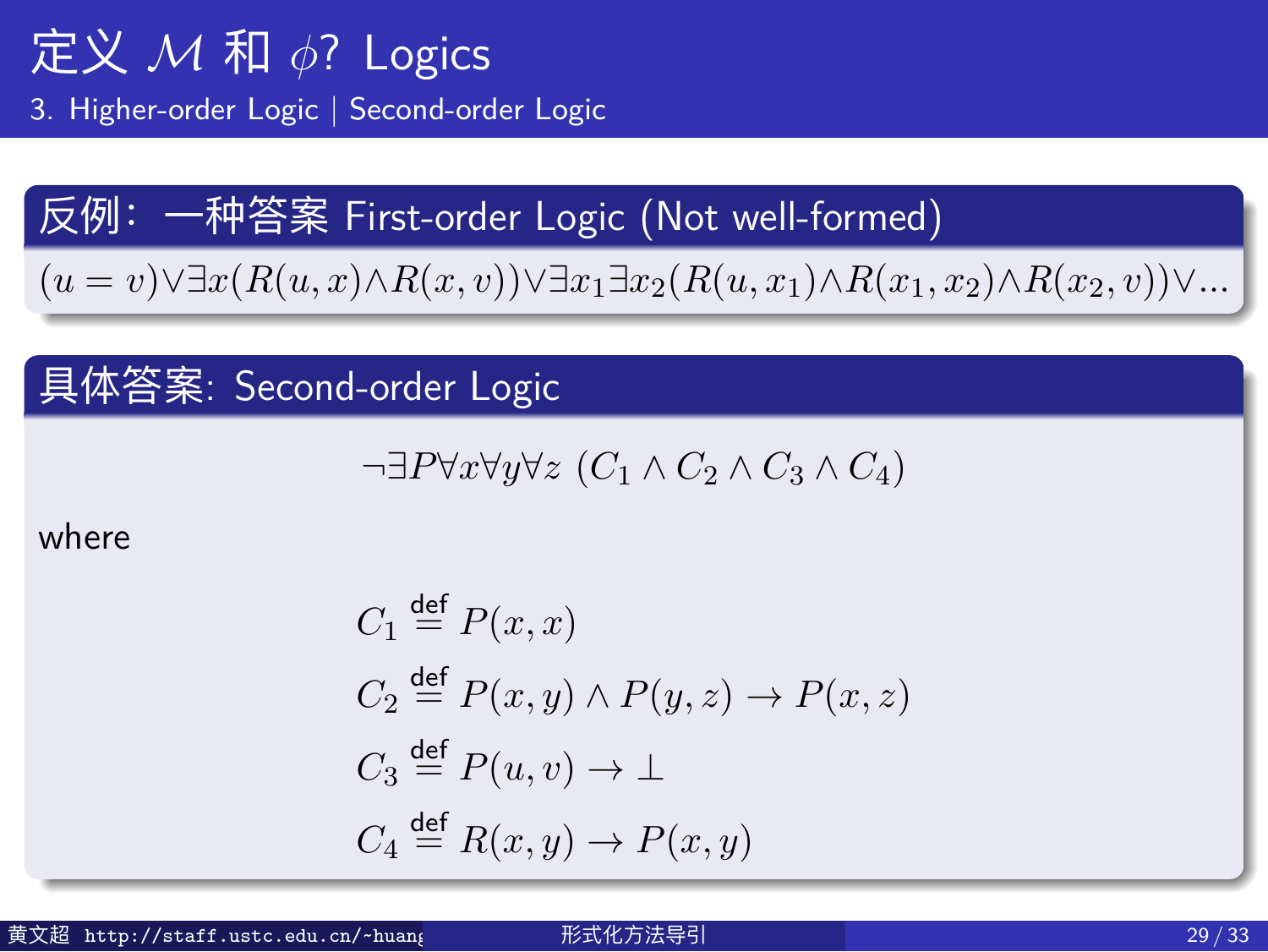#### 定义 *M* 和 *ϕ*? Logics 3. Higher-order Logic

下一个问题: 有没有 Third-order Logic, Fourth-order Logic,...? 答案: 有

- First-order logic quantifies only variables that range over individuals
- Second-order logic, in addition, also quantifies *over sets*
	- e.g., we can define  $P(x,y) \stackrel{\mathsf{def}}{=} (x,y) \in \mathbf{P}$ , where  $\mathbf P$  is a set.
- Third-order logic also quantifies over sets of sets, and so on.

*Higher-order logic* is the union of first-, second-, third-, …, nth-order logic

• i.e., higher-order logic admits quantification over sets that are nested arbitrarily deeply.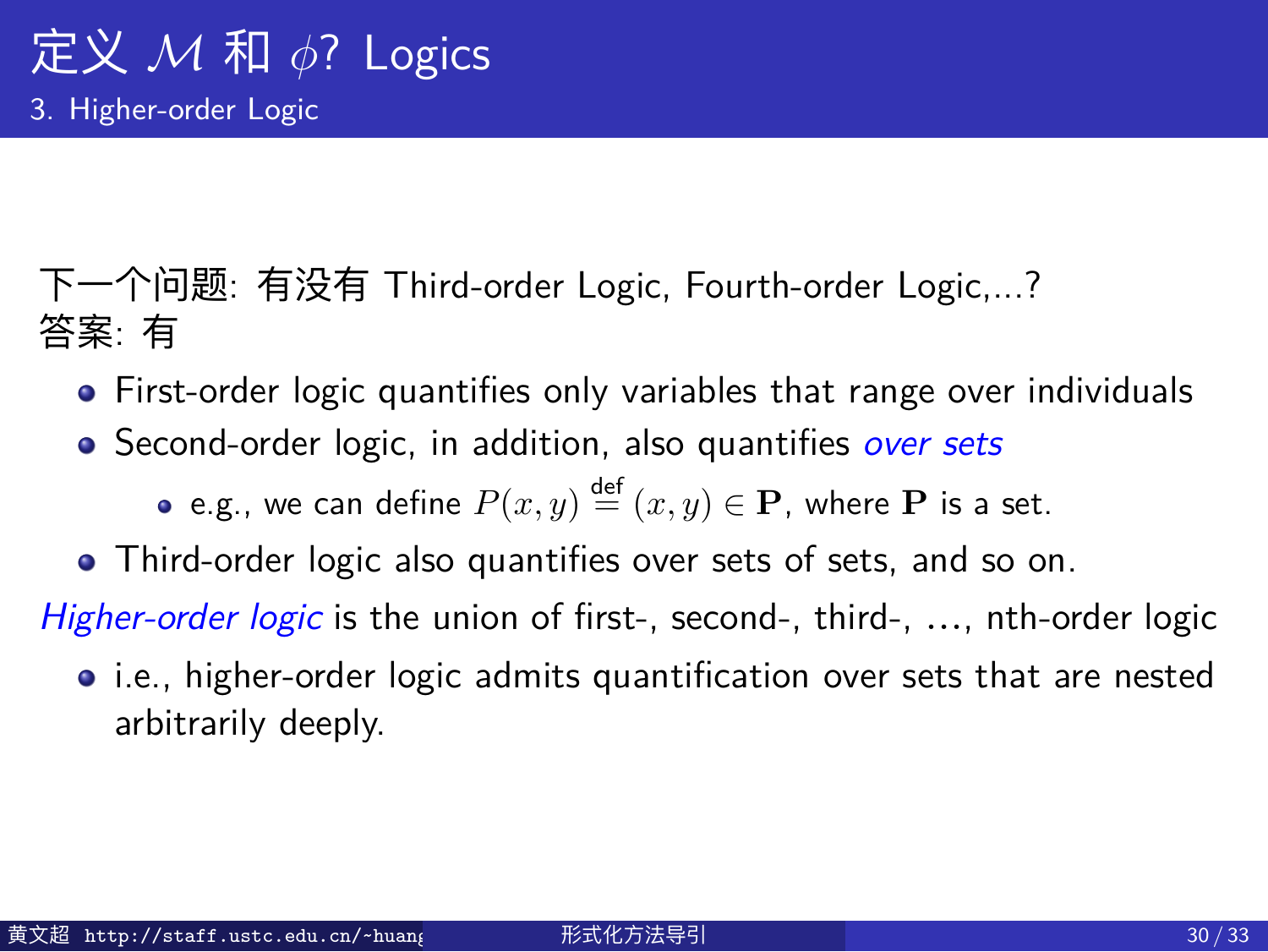#### 作业

- a. Compute the complete truth table of the formula:
- $\bigcirc$   $((p \rightarrow q) \rightarrow p) \rightarrow p$
- 2  $(p \land q) \rightarrow (p \lor q)$
- $\bullet$   $(p \rightarrow q) \vee (p \rightarrow \neg q)$
- $\bullet$   $((p \lor q) \to r) \to ((p \to r) \lor (q \to r))$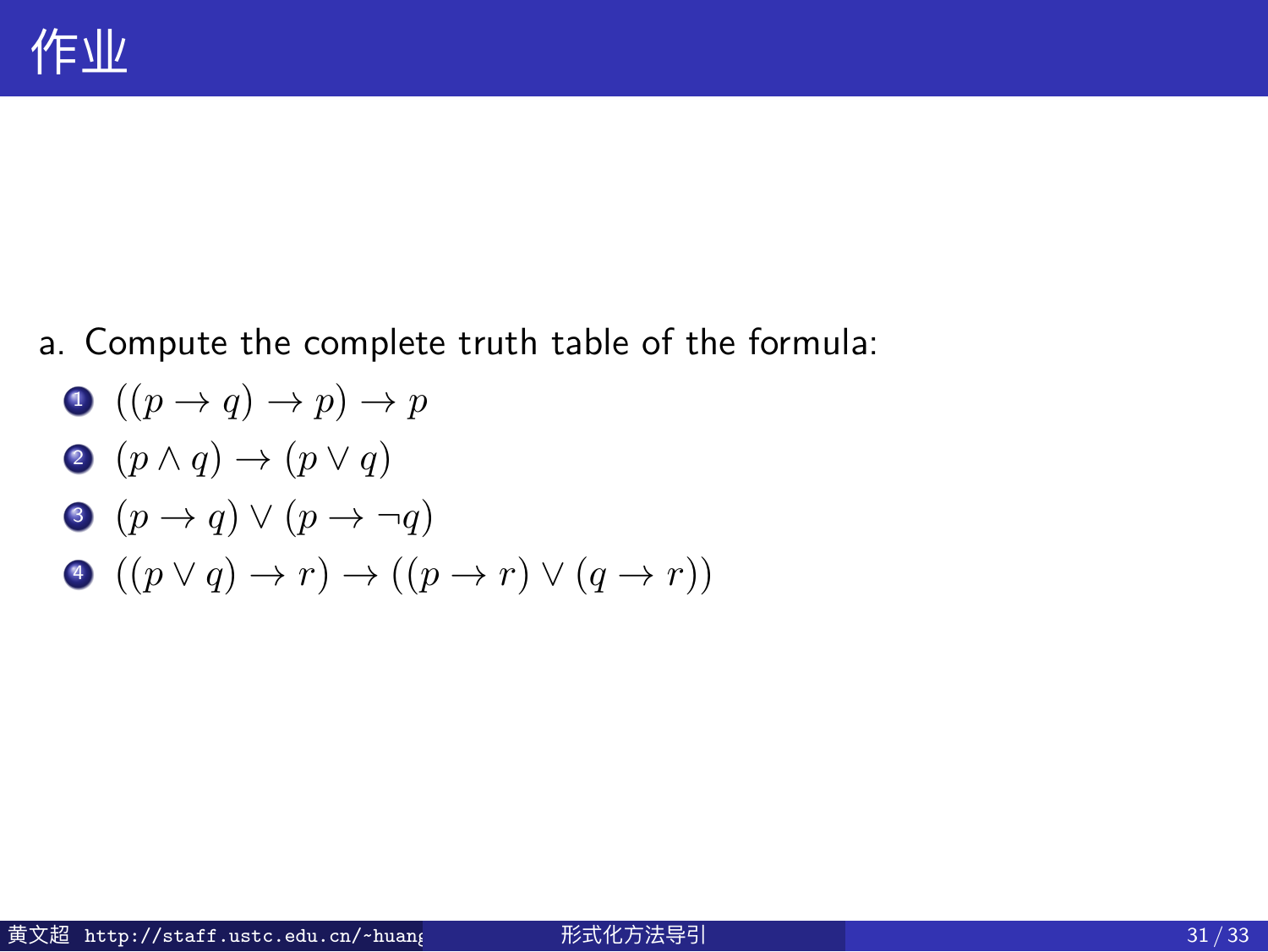#### 作业

 $1. \;$  Use the predicates

Exercises 2.1

$$
A(x, y): x \text{ admires } y
$$
  
\n
$$
B(x, y): x \text{ attended } y
$$
  
\n
$$
P(x): x \text{ is a professor}
$$
  
\n
$$
S(x): x \text{ is a student}
$$
  
\n
$$
L(x): x \text{ is a lecture}
$$

2.8 Exercises 157 Exercises 157 Exercises 157 Exercises 157 Exercises 157 Exercises

and the nullary function symbol (constant)

*m* : Mary

to translate the following into predicate logic:

- (a) Mary admires every professor. (The answer is not  $\forall x A(m, P(x))$ .)
- (b) Some professor admires Mary.
- (c) Mary admires herself.
- (d) No student attended every lecture.
- (e) No lecture was attended by every student.
- (f) No lecture was attended by any student.